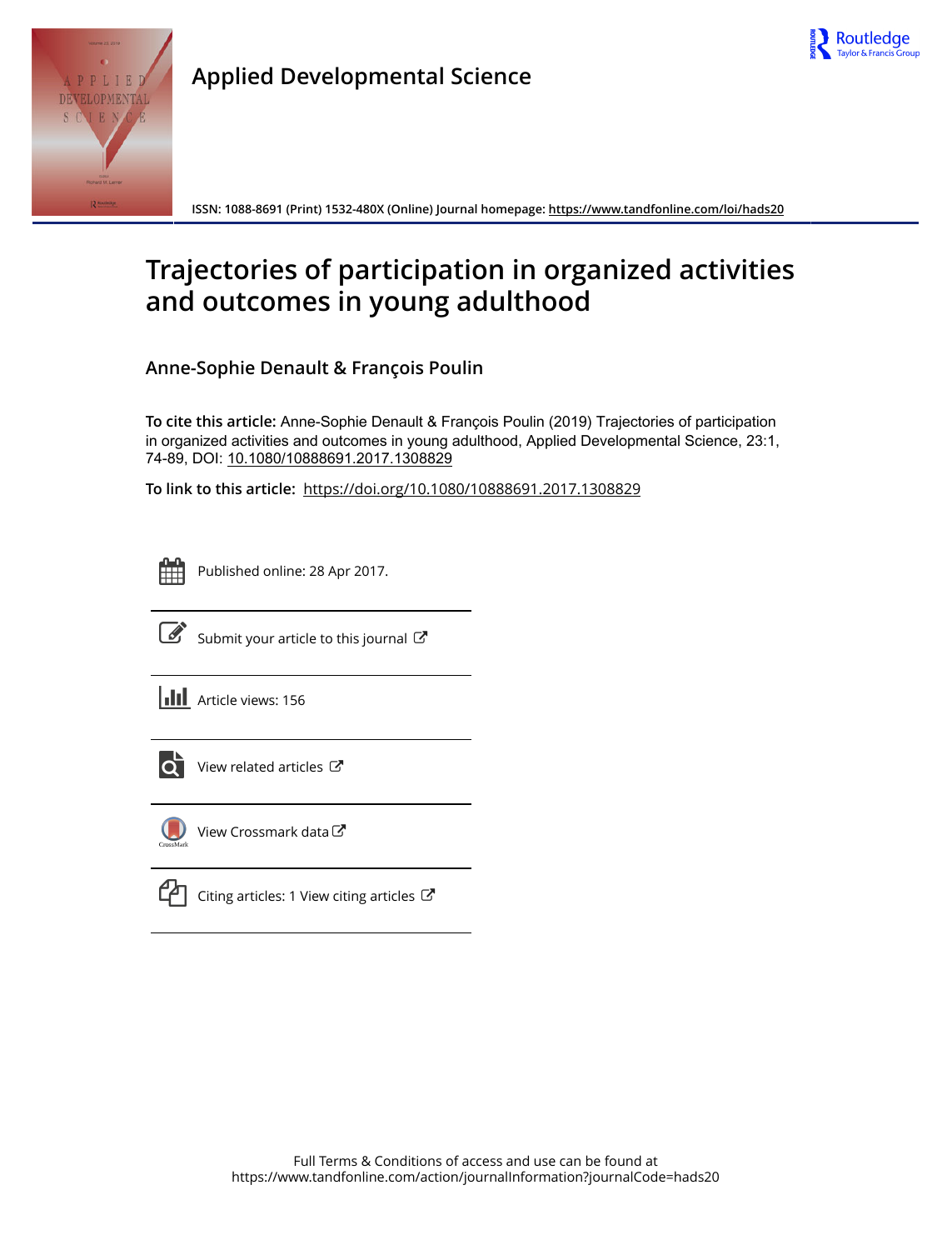# **Trajectories of participation in organized activities and outcomes in young adulthood**

Anne-Sophie Denault<sup>a</sup> and François Poulin<sup>b</sup>

<sup>a</sup>Université Laval; <sup>b</sup>Université du Québec à Montréal

#### **ABSTRACT**

To examine whether trajectories of participation in organized activities during the high school years and beyond (from ages 14 to 20) predicted outcomes at age 21 (externalizing problems, internalizing problems, civic engagement, number of years of education, and perception of physical health), 354 youths (60% girls) were surveyed annually over nine years. Four trajectories were found: (a) "Low and decreasing" (71%), (b) "Moderate and stable" (12%), (c) "High and decreasing after high school" (12%), and (d) "High and increasing after high school" (5%). Results revealed that the predicted outcomes varied according to the different trajectories. Pursuing high levels of activity participation beyond high school was especially beneficial with respect to externalizing problems and educational attainment.

From a developmental perspective, organized activities are considered to play a key role in promoting healthy adjustment in adolescence. The main characteristics of these activities include the presence of an adult leader, other peers in the activity, rule-guided engagement, and regular participation schedules (Larson, [2000;](#page-14-0) Mahoney & Stattin, [2000](#page-15-0)). A bulk of research suggests that activity participation in the high school years is associated with a constellation of positive outcomes, including lower rates of externalizing problems and internalizing problems and higher rates of postsecondary educational attainment and civic engagement (for a review, see Farb & Matjasko, [2012\)](#page-14-0). However, less is known about the developmental course of activity participation, since few studies have examined participation over time. Yet, the pattern of youths' participation in organized activities over the years may influence the extent to which they thrive at the beginning of young adulthood. In the Positive Youth Development (PYD) approach, "thriving is seen as the growth of attributes that mark a flourishing, healthy young person, for example, the characteristics of the Five Cs of PYD: competence, confidence, character, connection, and caring" (Lerner, von Eye, Lerner, Lewin-Bizan, & Bowers, [2010,](#page-15-0) p. 708). Thus, thriving youths are more likely to show positive outcomes and less likely to engage in risk behaviors (Lerner, Lerner, von Eye, Bowers, & Lewin-Bizan, [2011\)](#page-15-0). The goal of this study was to examine trajectories of participation intensity from ages 14 to 20 and the outcomes associated with trajectory group membership at age 21.

# **The development of activity participation over time**

Developmental patterns of activity participation over time are a relevant subject of investigation since these patterns may influence the extent to which youths benefit from the organized activities in which they are involved (Eisman, Stoddard, Bauermeister, Caldwell, & Zimmerman, [2016\)](#page-14-0). These patterns can be assumed to be either homogenous or heterogeneous. In the first case, all youths would be expected to experience similar trends of participation in organized activities, which assumes population variability but not distinct developmental trajectories. A few studies have examined this possibility using latent growth curve analyses (LGC). Overall, these studies have shown that activity participation (e.g., number of activities, intensity, and breadth) tends to decrease linearly across the high school years among middle-class (Denault & Poulin, [2009a](#page-14-0), [2009b;](#page-14-0) Denault, Poulin, & Pedersen, [2009\)](#page-14-0) and urban youths (Pedersen, [2005\)](#page-15-0).

In the second case, one would expect to find distinct subgroups with different patterns of activity participation over the years. On a theoretical level, activity participation likely results from complex interactions between personal, familial, social, and school/community factors operating over time. Various

CONTACT Anne-Sophie Denault **anne-sophie.denault@fse.ulaval.ca** Département des fondements et pratiques en éducation, Université Laval, 2320, rue des Bibliothèques, Québec, QC G1V 0A6, Canada. © 2017 Taylor & Francis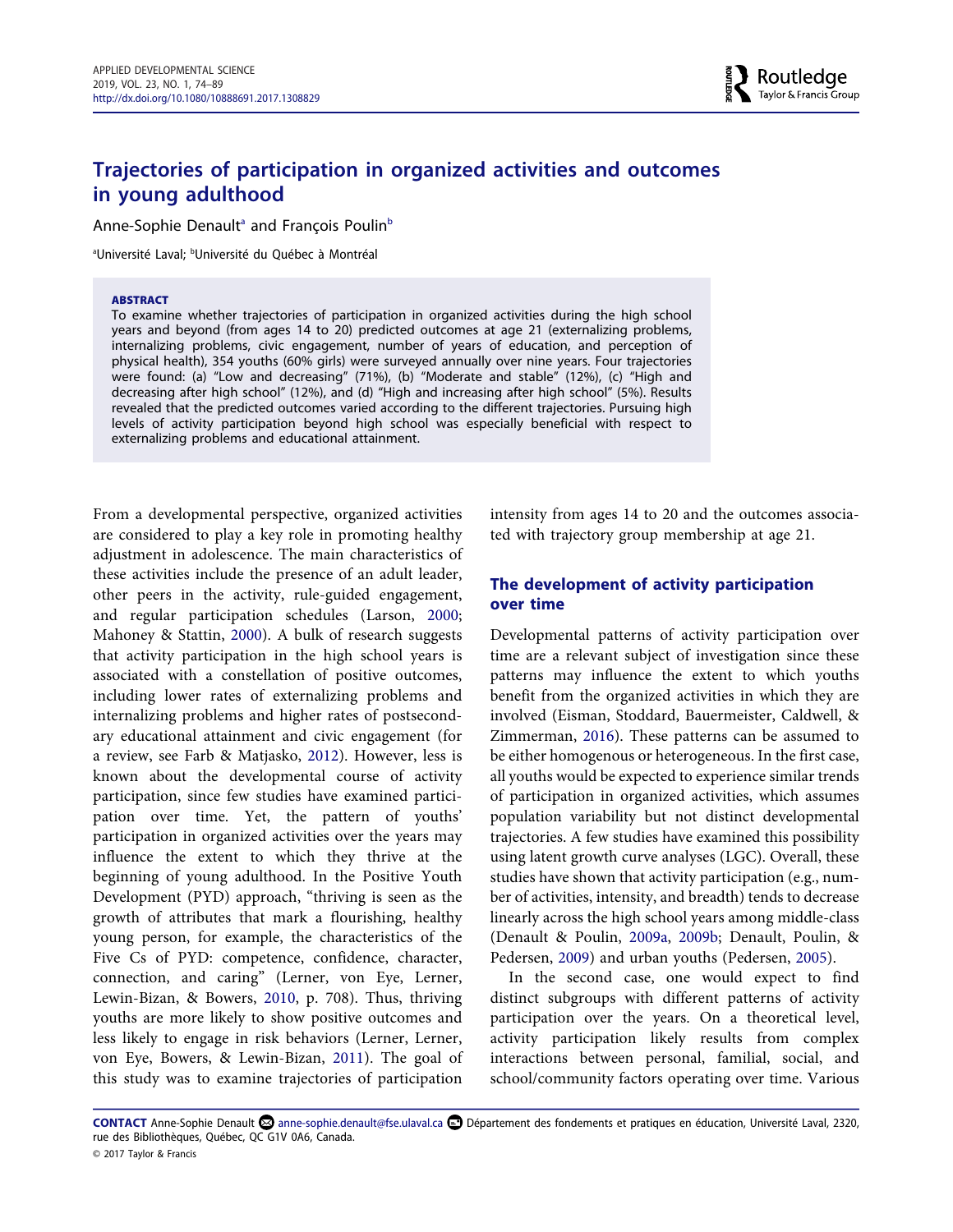determinants of activity participation have been documented over the years, such as socio-demographic (e.g., gender, socioeconomic status), personal (e.g., school performance, externalizing and internalizing problems), familial (e.g., parental support), social (best friends' participation), and school/community (e.g., resources) factors (Denault & Poulin, [2009b](#page-14-0); Duke, Borowsky, & Pettingell, [2012](#page-14-0); Pedersen, [2005](#page-15-0)). These factors are likely to shape youths' dispositions toward activity participation in a multifaceted way, resulting in distinct trajectories of activity participation over time.

At least three distinct trajectories can be expected. One trajectory in which youths follow a low and stable trajectory of activity participation over the years because they do not have the necessary conditions or predisposition to participate (e.g., lack of financial resources or interest, psychosocial problems, disadvantaged neighborhood). Another trajectory in which youths participate mainly during the high school years, when activity participation is normative and synergistic with the important developmental tasks of adolescence (e.g., identity and autonomy development, gaining peer status) and when school and community participation opportunities are most abundant. These levels of participation would be expected to decrease substantially after the high school years. Lastly, a third trajectory in which youths follow a high and stable trajectory of activity participation across and even beyond the high school years, having both the resources and predisposition to maintain high levels of participation over time (e.g., financial resources, motivation, parental support, community resources).

On an empirical level, to our knowledge, only two studies have examined the presence of distinct trajectories using latent class growth analyses (LCGA). First, Mata and van Dulmen (2012) explored participation trajectories using the number of minutes per week spent in organized activities among 1,024 children (14 waves of data collection between kindergarten and Grade 5; approximate ages 5 to 10). The results revealed a fiveclass model: stable low (53%), increasing high (4%), decreasing low (14%), decreasing moderate (15%), and increasing moderate (14%). Second, in a sample of 681 African-American adolescents at risk for school dropout, assessed four times (Grades 9 to 12) using a composite score reflecting both behavioral (frequency) and psychological (importance) engagement, Eisman et al. [\(2016](#page-14-0)) found a three-class model to be the optimal solution: low and decreasing (74%), moderate and stable (21%), and moderate and increasing (5%). The goal of both studies was to predict membership in the distinct trajectories. Results revealed that trajectory membership was differentially predicted by both socio-demographic and predisposing factors (e.g., gender, family income, parental education, GPA, aggression, substance use, and parental support). These results thus support the notion that predisposing risk and promotive factors may influence the likelihood of following different participation trajectories across the childhood and adolescent years.

Building on this work, the first goal of our study was to investigate trajectories of activity participation based on the number of hours spent in organized activities from ages 14 to 20. We included post high school measurement points to differentiate between youths who stopped participating at the end of high school and those who continued to participate beyond the high school years. In the school system in which the data were collected, youths attend high school for five years (from ages 12 to 17) and junior college for two years (from ages 17 to 19) before entering university. There are important definitional and measurement issues when it comes to the operationalization of activity participation (Busseri & Rose-Krasnor, [2010](#page-14-0); Rose-Krasnor, [2009\)](#page-15-0). Both psychologial (e.g., degree of engagement in the activity) and behavioral (e.g., intensity, breadth) components can be considered when measuring youths' involvement in organized activities. Given that no measure of the psychological component of activity participation was available in this study, we decided to focus on one behavioral component, namely participation intensity (i.e., the total number of hours spent in organized activities over a 10-month period). This choice was based on two main considerations: (a) this dimension considers multiple types of involvement and is more likely to show greater variability than the number of activities or breadth of participation (number of activity types), which are represented by a restricted range of integers (e.g., 0–5); and (b) given that this dimension was measured through phone yearly interviews, we were able to calculate a score that took account of the fact that not all activities followed a regular schedule over the 10-month period, allowing for a more precise estimation of participation intensity. While participation intensity does not address the complexity of activity participation, we believe that this dimention is particularly well-suited to examining participation trajectories over time. The second goal of this study was to determine whether different participation trajectories were linked to different psychosocial outcomes in young adulthood.

# **Trajectories of activity participation and outcomes in young adulthood**

As mentioned above, based on the degree of exposure to salient development experiences (e.g., acquisition of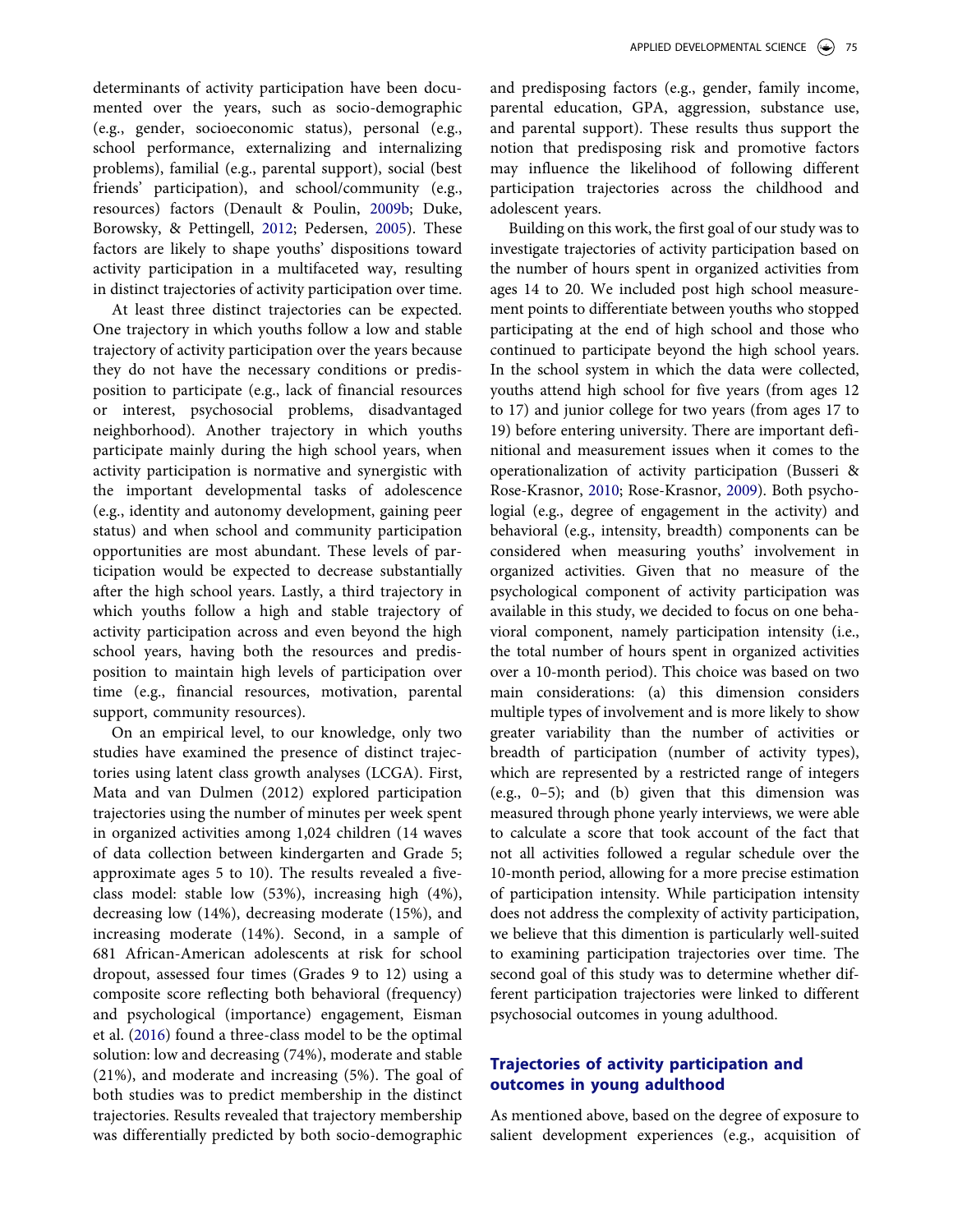various skills, positive relationships with peers and activity leaders; Bohnert, Aikins, & Edidin, [2007;](#page-14-0) Pittman, Tolman, & Yohalem, [2005;](#page-15-0) Viau, Denault, & Poulin, [2015\)](#page-16-0), following different participation trajectories may increase or decrease the likelihood of thriving in young adulthood. According to PYD (Lerner, [2002;](#page-15-0) Lerner, Almerigi, Theokas, & Lerner, [2005\)](#page-15-0), organized activities are central developmental assets which, when aligned with youths' strengths, enable thriving to emerge. According to this perspective, developmental assets refer to resources in a youth's key settings that support the growth of a healthy person (Lerner et al., [2010](#page-15-0)). Thus, youths who follow low participation trajectories during the high school years may miss out on an opportunity to fully develop their Five Cs. This could, in turn, result in a lower contribution to the self (e.g., as indexed by greater psychosocial problems and lower levels of educational attainment) and the community (e.g., as indexed by less civic engagement) in young adulthood. On the other hand, youths who participate more substantially in organized activities, mainly during high school but not beyond, may accumulate sufficient developmental resources to thrive by the end of high school. However, because they stop participating and thus cease to benefit from the developmental resources in their leisure contexts during the important transition to adulthood, these youths may be characterized by lower contributions to the self and the community in young adulthood than youths who continue to participate beyond the high school years.

On an empirical level, to our knowledge, no study to date has examined whether group membership in different participation trajectories across the high school years and beyond is differentially associated with outcomes in young adulthood. However, we reviewed longitudinal studies examining the predictive associations between participation intensity/frequency and externalizing/internalizing problems, college attendance/post-secondary educational attainment/grades, and civic engagement in young adulthood. First, Bohnert et al. [\(2007](#page-14-0)) found that participation intensity during the first year of college ( $n = 85$ , ages ranging from 16 to 21) predicted less loneliness at the end of the year, but only among young adults who experienced low levels of friendship quality assessed during the summer before their first year of college. Second, Busseri et al. [\(2011](#page-14-0)) found that growth in participation intensity during the first year of university ( $n = 656$ , mean age  $=$ 17.9 years) predicted higher grades at the end of the year. Results were not significant with respect to alcohol use, academic-related delinquency or depressive symptoms. Third, Gardner, Roth, and Brooks-Gunn [\(2008](#page-14-0))

found that participation intensity over two consecutive years between the ages of 16 and 18 predicted postsecondary educational attendance and attainment at ages 20 and 26, respectively  $(n = 11,029)$ . Results were not significant with respect to volunteering and voting. Fourth, Mahoney and Vest [\(2012\)](#page-15-0) found that participation intensity ( $n = 1,115$ , ages ranging from 12 to 18) predicted higher civic engagement and educational attainment six years later. Results were not significant with respect to risky behavior and distress. Fifth, Obradović and Masten [\(2007](#page-15-0)) found that participation frequency ( $n = 163$ , ages 17–23) predicted higher levels of citizenship behaviors and volunteering at ages 28 to 36. Finally, Viau and Poulin ([2015\)](#page-16-0) found that participation intensity from ages 14 to 17 ( $n = 287$ ) predicted an increase in alcohol use at age 21. Results were not significant with respect to depressive symptoms, educational status, and civic engagement.

Overall, these studies reveal a mixed portrait of outcomes associated with participation intensity in young adulthood. In addition to these outcomes, we were also interested in investigating the youths' perception of their own physical health since this factor is closely related to well-being and thriving in young adulthood (Agans, Johnson, & Lerner, [2017](#page-13-0); Hoyt, Chase-Lansdale, McDade, & Adam, [2012](#page-14-0)). Perception of physical health is also likely to be associated with high and stable participation trajectories over time, since a great proportion of organized activities are sports (Vandell, Larson, Mahoney, & Watts, [2015\)](#page-16-0).

# **Study objectives**

The first objective of this study was to identify developmental patterns of participation intensity from ages 14 to 20. Based on both theoretical and empirical considerations, we expected that at least (a) one trajectory would be low and stable over the years, (b) one trajectory would be moderate-to-high and decrease by the end of the high school years, and (c) one trajectory would be moderate-to-high and stable across and beyond the high school years. The second objective was to predict outcomes at age 21 (externalizing problems, internalizing problems, civic engagement, number of years of education, and perception of physical health) based on trajectory group membership (see [Figure 1](#page-4-0)). In order to control for selection effects and pre-existing differences between the youths (Fredricks & Eccles, [2006](#page-14-0)), gender, family structure, family income, and prior indicators of adjustment were used as control variables. These variables were measured prior to the transition to high school (i.e., age 12). Because prior studies revealed mixed empirical findings and examined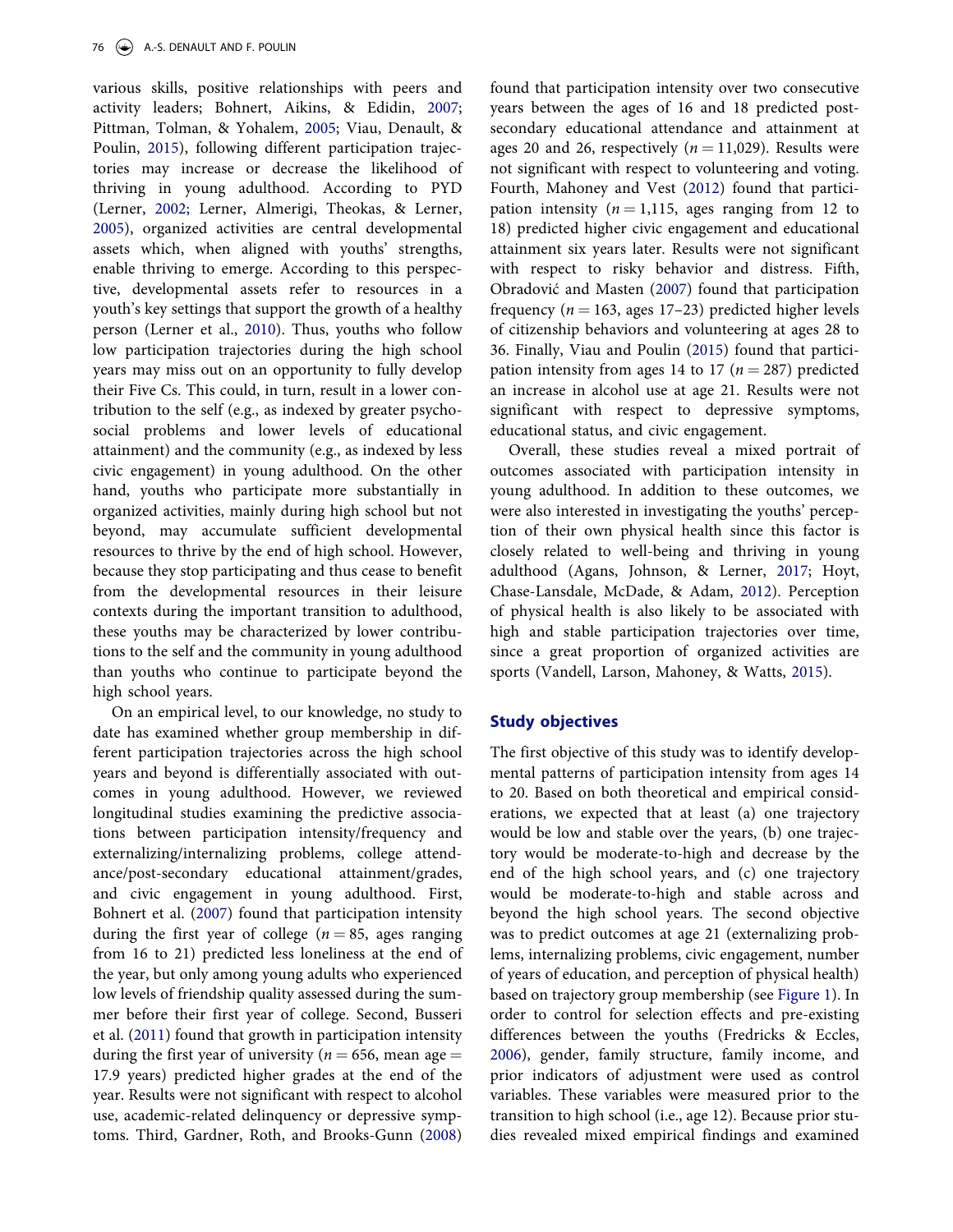<span id="page-4-0"></span>

**Figure 1.** Tested model in which the optimal solution would be four groups. For clarity, the indicators for the latent factors are not included in the figure (risky behaviors, problems associated with alcohol use, and problems associated with marijuana use for "externalizing problems"; depressive symptoms and loneliness for "internalizing problems"; political voice and involvement in political, community, and volunteering activities for "civic engagement").

longitudinal associations using a variable-centered approach, hypotheses were based purely on PYD theory (Lerner, [2002](#page-15-0); Lerner et al., [2005\)](#page-15-0). We expected that, overall, membership in the trajectories characterized by greater intensity of participation (whether mainly in high school or also beyond) would predict better adjustment compared to membership in the trajectories characterized by lower levels of participation. Given the proximity between activity participation and the transition to adulthood, youths whose participation persisted beyond the high school years, if such a group emerged from the analyses, were also expected to be better adjusted than those for whom it did not, with respect to all indicators of adjustment.

# **Methods**

#### *Participants and study design*

The data used in this study came from an ongoing longitudinal study beginning in 2001 among 390 students in Grade 6 (58% girls,  $M_{\text{age}} = 12.38$ , *SD* = 0.42). Nine waves of data collection were used in this study. Students in the sample were drawn from eight elementary schools in four separate districts representing different socio-economic backgrounds in a city of 350,000 in the province of Quebec, Canada. These youths were mostly Caucasian (90%) and

French-speaking and came from families that were, for the majority, intact (68%) and had an average annual income before taxes of over CAN\$50,000. Their mothers and fathers had similar levels of education  $(M = 13.08$  years,  $SD = 2.68$  and  $M = 13.20$  years,  $SD = 3.20$ , respectively).

As mentioned above, nine waves of data collection were used  $(T1 = age \ 12, T2 = age \ 14, T3 = age \ 15,$  $T4 = age \ 16, T5 = age \ 17, T6 = age \ 18, T7 = age \ 19,$  $T8 = age \, 20$ , and  $T9 = age \, 21$ ). By Grade 11 (age 17), participants were scattered among 30 high schools. At ages 18 and 19, most youths were scattered among approximately 15 junior colleges. As in most longitudinal studies, there were missing data at different time points for different youths. Of the 390 youths in the study, data on activity participation were available for 72% of respondents at age 14 ( $n = 282$ ), 75% at age 15  $(n = 293)$ , 76% at age 16  $(n = 296)$ , 77% at age 17  $(n = 303)$ , 79% at age 18 ( $n = 310$ ), 82% at age 19 ( $n =$ 320), 78% at age 20  $(n = 304)$ , and 79% at age 21  $(n = 308)$ . To reduce the amount of missing data, only youths with data for at least two time points out of seven (T2-T8) were included in the analyses ( $n = 354$ ; on average, 12.9% of the data were missing across the variables). At least two observations for each individual are usually recommended for treating missing data in longitudinal datasets (Jones, Nagin, & Roeder, [2001](#page-14-0)). For socio-demographic factors and covariates at age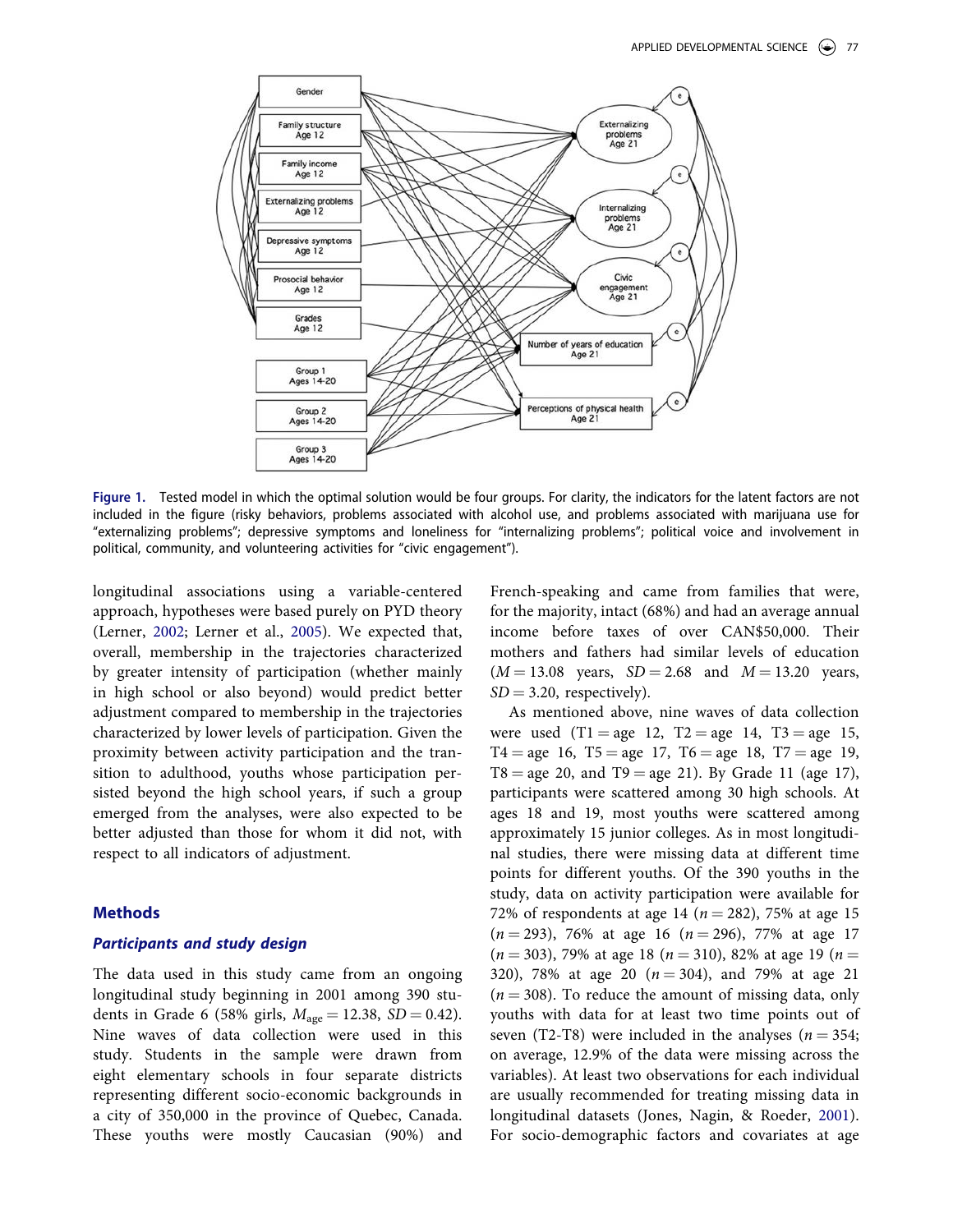12, youths who met the criterion for inclusion were more likely to be girls (*p <* .05) and to come from intact families ( $p < .01$ ).

# *Procedure*

At age 12, the control variables were measured using various sources: (a) self-report questionnaires completed individually in the classroom under the supervision of trained research assistants, (b) official school records, and (c) teacher-rated questionnaires. From ages 14 to 20, the youths' participation in organized activities was measured retrospectively each year in June using a structured telephone interview conducted by trained research assistants. At age 21, the indicators of adjustment were measured through self-report questionnaires. Most of these questionnaires were administered by a trained research assistant at the youth's home, while some questionnaires were mailed out (approximately 5%). When available, the validated French version of each instrument was used. For all other instruments, following the procedure suggested by Vallerand [\(1989](#page-16-0)), instruments that were written in English were first translated into French and then translated back into English to ensure their semantic similarity.

# *Measures*

Descriptive information for all variables is provided in Table 1.

**Table 1.** Descriptive statistics for the study variables (*n* ¼ 354).

# *Intensity of participation in organized activities (each year; ages 14 to 20)*

The amount of time spent in organized activities over a 10-month period was measured annually using a free recall procedure. To facilitate recall, the youths were first asked to identify all the organized activities (both school- and community-based) in which they were involved from September to December (before the winter break). Second, they were asked to identify all the organized activities in which they were involved from January to June (after the winter break). For each activity identified, they were asked to answer a series of questions. The items targeted the following factors: frequency of participation, number of hours of participation per week, number of weeks of participation during the school year, presence of an adult activity leader, and presence of rules. To determine whether the activities listed met the definition of an organized activity, the following criteria were applied: (a) regular frequency of participation (at least once a month), (b) presence of an adult activity leader, and (c) rule-guided engagement (Larson, [2000;](#page-14-0) Mahoney & Stattin, [2000\)](#page-15-0).

To calculate the intensity of participation, for each activity reported by the youth, we multiplied the number of hours of participation per week by the number of weeks of participation over the 10-month period (max. 40 weeks). For example, for a youth who played basketball three hours a week from September to June, we multiplied three hours by 40 weeks of participation, resulting in a total of 120 hours. We then summed up the number of hours for all activities reported by the

| Variables                     | N   | Range             | M     | SD    | S       | Κ       |  |  |  |
|-------------------------------|-----|-------------------|-------|-------|---------|---------|--|--|--|
| Participation (Age 14 to 20)  |     |                   |       |       |         |         |  |  |  |
| Intensity - Age 14            | 302 | $0 - 56.29$       | 13.15 | 14.11 | 1.08    | 0.23    |  |  |  |
| Intensity - Age 15            | 290 | $0 - 45.46$       | 9.76  | 11.47 | 1.37    | 1.18    |  |  |  |
| Intensity – Age 16            | 301 | $0 - 47.63$       | 9.56  | 11.68 | 1.38    | 1.38    |  |  |  |
| Intensity - Age 17            | 311 | $0 - 41.57$       | 7.08  | 10.67 | 1.70    | 2.10    |  |  |  |
| Intensity - Age 18            | 315 | $0 - 46.76$       | 4.62  | 10.25 | 2.83    | 7.80    |  |  |  |
| Intensity – Age 19            | 325 | $0 - 30.96$       | 3.81  | 7.79  | 2.30    | 4.57    |  |  |  |
| Intensity - Age 20            | 314 | $0 - 33.77$       | 4.57  | 9.05  | 2.16    | 3.61    |  |  |  |
| Outcomes (Age 21)             |     |                   |       |       |         |         |  |  |  |
| Risky behaviors               | 304 | $1 - 5.25$        | 1.46  | 0.74  | 2.13    | 5.00    |  |  |  |
| Alcohol use problems          | 304 | $0 - 15$          | 2.67  | 2.70  | 2.04    | 5.18    |  |  |  |
| Marijuana use problems        | 304 | $0 - 12$          | 1.33  | 2.56  | 2.36    | 5.24    |  |  |  |
| Depressive symptoms           | 304 | $20 - 62$         | 28.18 | 8.47  | 1.44    | 1.76    |  |  |  |
| Loneliness                    | 302 | $10 - 33$         | 14.97 | 5.08  | 1.16    | 0.74    |  |  |  |
| Political voice               | 304 | $0 - 10$          | 2.36  | 2.09  | 1.06    | 1.25    |  |  |  |
| Civic engagement              | 304 | $0 - 7$           | 1.82  | 1.79  | 1.25    | 0.94    |  |  |  |
| Number of years of education  | 315 | $10 - 14$         | 12.02 | 1.42  | 0.23    | $-1.32$ |  |  |  |
| Perception of physical health | 303 | $1 - 5$           | 3.67  | 0.86  | $-0.14$ | $-0.16$ |  |  |  |
|                               |     | Controls (Age 12) |       |       |         |         |  |  |  |
| Gender                        | 354 | $0 - 1$           |       |       |         |         |  |  |  |
| Family structure              | 352 | $0 - 1$           |       |       |         |         |  |  |  |
| Family income                 | 261 | $0 - 13$          | 10.76 | 2.91  | $-1.20$ | 0.51    |  |  |  |
| Problem behaviors             | 351 | $1 - 4.56$        | 1.45  | 0.53  | 2.07    | 5.70    |  |  |  |
| Depressive symptoms           | 353 | $0 - 40$          | 10.86 | 6.85  | 1.15    | 2.06    |  |  |  |
| Prosocial behavior            | 345 | $1 - 5$           | 3.05  | 0.88  | $-0.05$ | $-0.47$ |  |  |  |
| School grades                 | 351 | $1.83 - 5$        | 3.29  | 0.55  | 0.34    | 0.70    |  |  |  |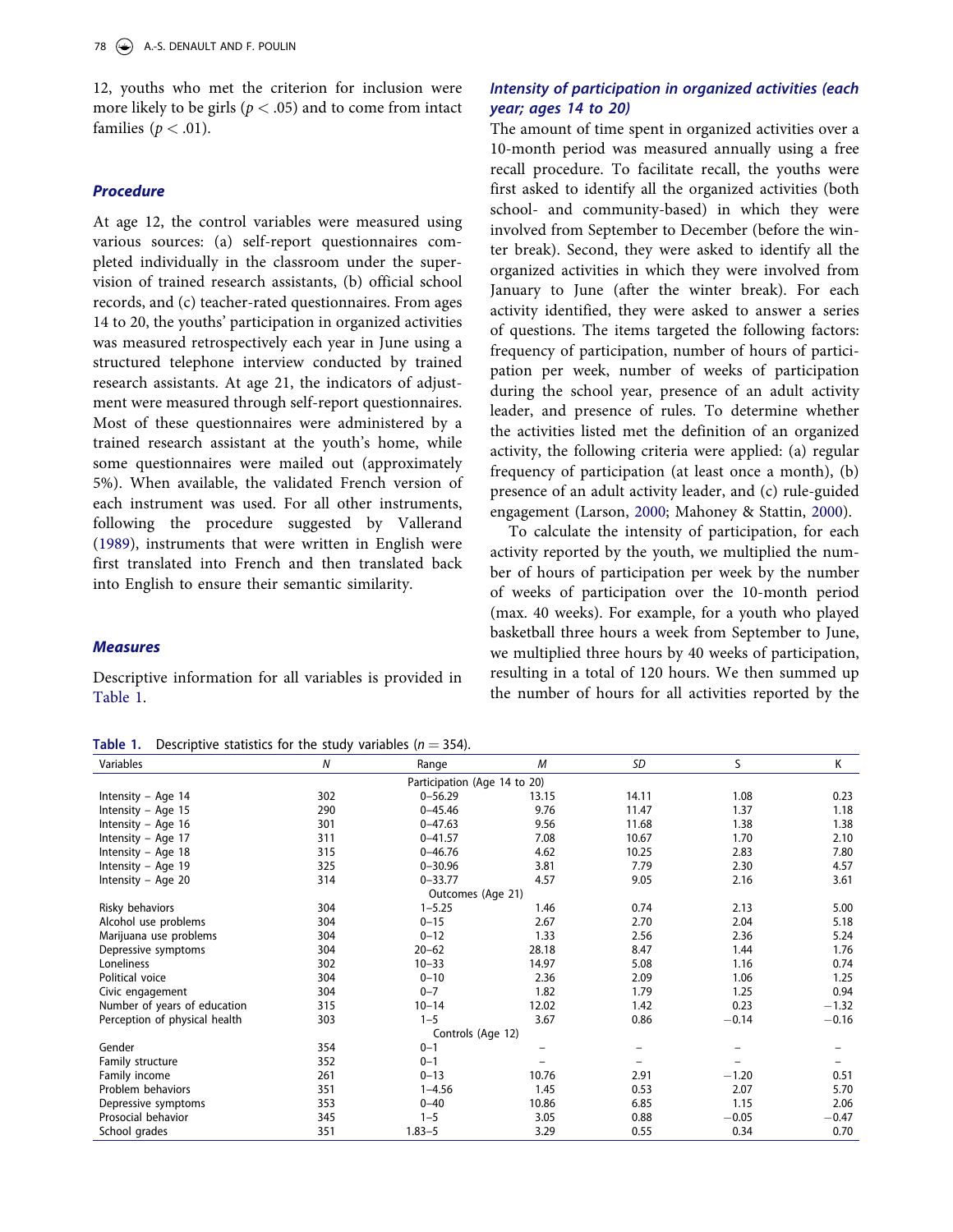youth. Thus, intensity of participation was operationalized as the total number of hours spent in organized activities over the 10-month period. Two modifications were made to the raw data before conducting the analyses: (a) extreme values were screened out and replaced using winsorization to improve the distribution of the variables (z values equal to or higher than 2.5; in total, 56 values [less than 2%] were replaced across the seven measurement waves; Tabachnik & Fidell, [2013\)](#page-15-0) and (b) the total number of hours was divided by ten to facilitate model estimation (e.g., to reduce the number of digits in the variance estimates).

# *Outcomes at age 21*

#### *Externalizing problems*

Three indicators were used to assess externalizing problems in young adulthood. First, four items rated on a 6-point Likert scale ranging from 1 (*never*) to 6 (*more than 10 times*) assessed risky behaviors *in the last month*  (e.g., do something risky just for fun, drive a car under the influence of alcohol or drugs;  $\alpha = .68$ ; Elliot et al., [2006\)](#page-14-0). Second, a sum of 15 items rated on a yes/no scale was used to assess problems associated with alcohol use (e.g., tried to stop using alcoholic beverages but couldn't, been drunk in a public place, passed out from drinking, lost or broken things because of drinking). Third, a sum of 12 items rated on a yes/no scale was used to assess problems related to marijuana use (e.g., gone to school or work while high on marijuana, had problems related to school or work because of marijuana). The items assessing problems associated with alcohol and marijuana use were taken from the *Structured Clinical Interview for DSM-IV* (SCID; First, Spitzer, Gibbon, & Williams, [1997\)](#page-14-0) and the *Alcohol Use Disorders Identification Test* (AUDIT; Saunders, Aasland, Babor, de la Fuente, & Grant, [1993](#page-15-0)). These three indicators were used to create a latent factor of externalizing problems in the regression model (see [Figure 1](#page-4-0)).

#### *Internalizing problems*

Two indicators were used to assess internalizing problems. First, the *Center for Epidemiological Studies– Depression Scale* (CES-D; Radloff [1977](#page-15-0); see Fuhrer and Rouillon, [1989](#page-14-0), for French version) was used to measure depressive symptoms. The CES-D is a self-administered questionnaire assessing the severity of depressive symptoms among youths (20 items; e.g., "I felt sad," "I was bothered by things that usually don't bother me," "My sleep was restless";  $\alpha = .91$ ). Participants are asked to rate the items, based on the previous week, using a 4-point Likert scale  $(0 = rarely \ or \ never \ [0-1 \ day];$  $1 = a$  *few times or not very often*  $[1-2 \text{ days}];$ 

 $2 =$  *occasionally or somewhat often* [3–4 days];  $3 =$  *most of the time or all the time* [5–7 days]). The CES-D is considered to be a valid and reliable screening instrument for depression in adolescent populations (Roberts, Lewinsohn, & Seeley, [1991\)](#page-15-0). Second, a brief version of the UCLA Loneliness scale (Russell, [1996](#page-15-0)) was used to measure loneliness. Ten items rated on a 4-point Likert scale ranging from 1 (*never*) to 4 (*always*) were used. Sample items included "I lack companionship," "There is no one I can turn to," "I feel left out" ( $\alpha = .88$ ). These two indicators were used to create a latent factor of internalizing problems in the regression model (see [Figure 1\)](#page-4-0).

# *Civic engagement*

Two indicators were used to measure the youths' involvement in civic activities. First, we used 10 items assessing political voice *over the last year*, rated on a 5-point Likert scale ranging from 1 (*never*) to 5 (*more than six times*). Sample items included "taken part in a protest or demonstration," and "signed a written petition concerning a political or social issue" (Keeter, Zukin, Andolina, & Jenkins, [2002](#page-14-0);  $\alpha = .74$ ). Second, seven items from the *Youth Involvement Inventory*  (YII; Pancer, Pratt, Hunsberger, & Alisat, [2007\)](#page-15-0) were used to assess the youths' involvement in political, community, and volunteering activities. For each activity, the youths indicated the extent to which they had participated *over the last year* on a 5-point Likert scale ranging from 1 (*never*) to 5 (*more than six times*). Sample items included "worked on a political campaign," "volunteered with a community service organization," and "visited or provided assistance to people who were sick" ( $\alpha = .80$ ). For each indicator, given the non-normality of the scales' distribution, all the items were recoded on a yes (*at least once*) or no (*never*) scale. Recoded items were then summed up for each indicator to reflect the number of different civic activities in which the youths were involved over the previous year. These two indicators were used to create a latent factor of civic engagement in the regression model (see [Figure 1\)](#page-4-0).

# *Number of years of education*

The number of years of education was derived from information provided by the youths regarding their educational attainment. For example, if a youth answered that he or she had just completed his or her first year of undergraduate studies, this youth was attributed a maximum score of 14 (i.e., 6 years of elementary school, 5 years of high school [i.e., high school years  $=$  from Grade 7 to Grade 11], 2 years of junior college, and 1 year of university in the school system in which the data were collected).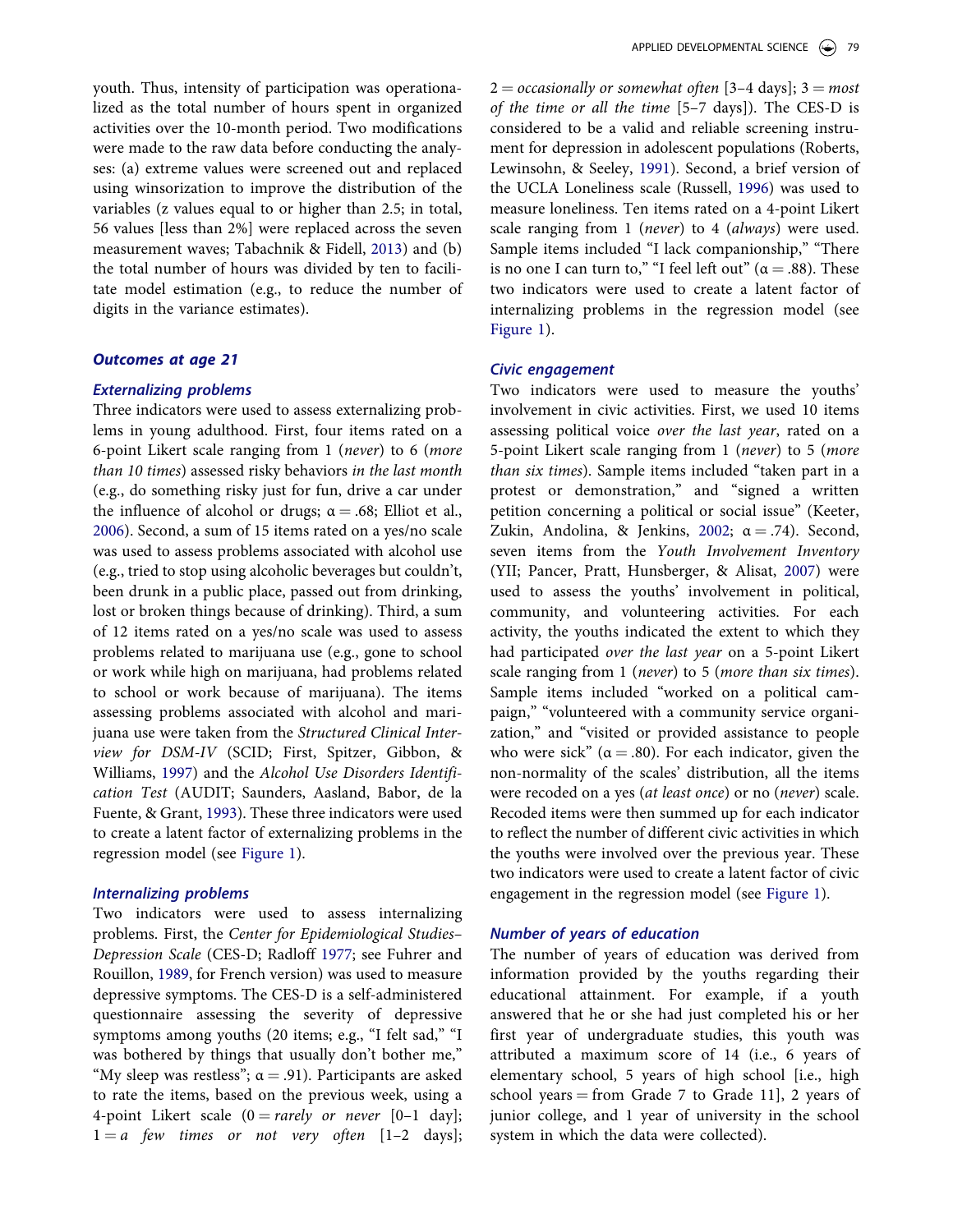# *Perception of physical health*

The youths' perception of their physical health was assessed using a single item rated on a 5-point Likert scale ranging from 1 (*poor*) to 5 (*excellen*t): "Overall, how would you rate your physical health?" Using this single item has been found to be a valid strategy for assessing self-reported subjective health (Miilunpalo, Vuori, Pasanen, & Urponen, [1997](#page-15-0)).

#### *Control variables at age 12*

#### *Socio-demographic factors*

Gender was coded "0" for boys ( $n = 143$ ; 40%) and "1" for girls ( $n = 211$ ). Family structure was coded "0" for non-intact families  $(n = 102; 29%)$  and "1" for intact families ( $n = 250$ ; data for this variable were missing for two participants). A family was considered to be intact when youths lived with both biological parents. Family income before taxes was used as an indicator of the family's economic situation. Parents responded to a single item, "Which of the following categories corresponds to your total family income before taxes for the year 2000," ranging from 1 (less than \$5,000) to 13 (\$60,000 or more).

# *Problem behaviors*

For problem behaviors, a modified version of a previously developed scale was used (Metzler, Biglan, Ary, & Li, [1998](#page-15-0)). The adolescents were asked to report on 16 items rated on a 6-point Likert scale ranging from 1 (*never*) to 6 (*more than 10 times*). Sample items included lying to parents, vandalizing public property, stealing, and fighting at school. A mean was calculated for the 16 items ( $\alpha = .83$ ).

# *Depressive symptoms*

To assess depressive symptoms, participants completed the Children's Depression Inventory (CDI; Kovacs, [1983;](#page-14-0) see Saint-Laurent, [1990,](#page-15-0) for French version). The CDI has been shown to be reliable and valid in large representative samples of youths (Kovacs, [1983](#page-14-0)). This inventory measures the intensity of depressive symptoms during the previous two weeks. The item relating to suicidal ideation was withdrawn given the age of the children (12 years old). The remaining 26 items were added up ( $\alpha = .85$ ), with a higher score indicating more severe symptomatology.

# *Prosocial behavior*

The youths' prosocial behavior was rated by their teacher using four items from the *Prosocial Behavior Questionnaire* (e.g., "Helps others";  $1 = never$  *true* to 5 ¼ *almost always true*; Weir, Stevenson, & Graham, [1980;](#page-16-0) see Tremblay et al., [1991](#page-15-0) for French version). This questionnaire has been validated among children and showed satisfactory reliability ( $\alpha = .85$  in this study). Prosocial behavior was used as a proxy for civic engagement because it is seen as a way for early adolescents to engage in civic behaviors (Sherrod, Flanagan, & Youniss, [2002\)](#page-15-0).

#### *School grades*

The mean of the participants' grades in mathematics and French  $(r = .65)$  was used. These grades were taken from their official school records and were rated on a 5-point scale, ranging from 1 (*poor*) to 5 (*excellent*).

#### *Analytical strategy*

#### *Trajectory analyses*

To identify the participation trajectories from ages 14 to 20 (T2 to T8), we used latent class growth analyses (LCGAs) with Mplus version 7.4 (L. K. Muthén & Muthén, [2012](#page-15-0)). This analytical strategy addresses the unobserved heterogeneity within data by extracting the number of latent classes and classifying individuals in distinct trajectories based on their posterior probability of class membership (B. Muthén & Muthén, [2000](#page-15-0)). To this end, we followed the steps proposed in Jung and Wickrama [\(2008](#page-14-0)). First, we specified a single-class latent growth curve model (LGC) to examine the shape of the mean trajectory of participation in our sample and variances around the intercept and slope parameters. Second, we conducted LCGAs to identify the optimal number of classes. Based on the sample size, models involving two to four groups were estimated. To choose the optimal model, the models were compared using the following criteria: (a) the Bayesian Information Criterion (BIC; the lowest possible value), (b) the Vuong-Lo Mendell-Rubin (LMR) Likelihood Ratio Test, which assesses the fit between two nested models that differ by one class or trajectory (in this test, significant *p* values indicate that the solution with one more class or trajectory provides a better fit than the solution with one less class or trajectory [e.g., 2 vs. 1; 3 vs. 2, 4 vs. 3, etc.]), (c) the percentage of individuals per trajectory (at least 5%), and (d) the entropy (values closer to or equal to 1 indicate a better classification). Full information maximum likelihood (FIML) was used to deal with missing data (on average, 12.9% of the data were missing across the seven waves of data collection; complete data for all seven time points was available for 63% of participants).

# *Regression analyses*

To determine the predictive value of the trajectories with regard to outcomes at age 21 (T9), regressions were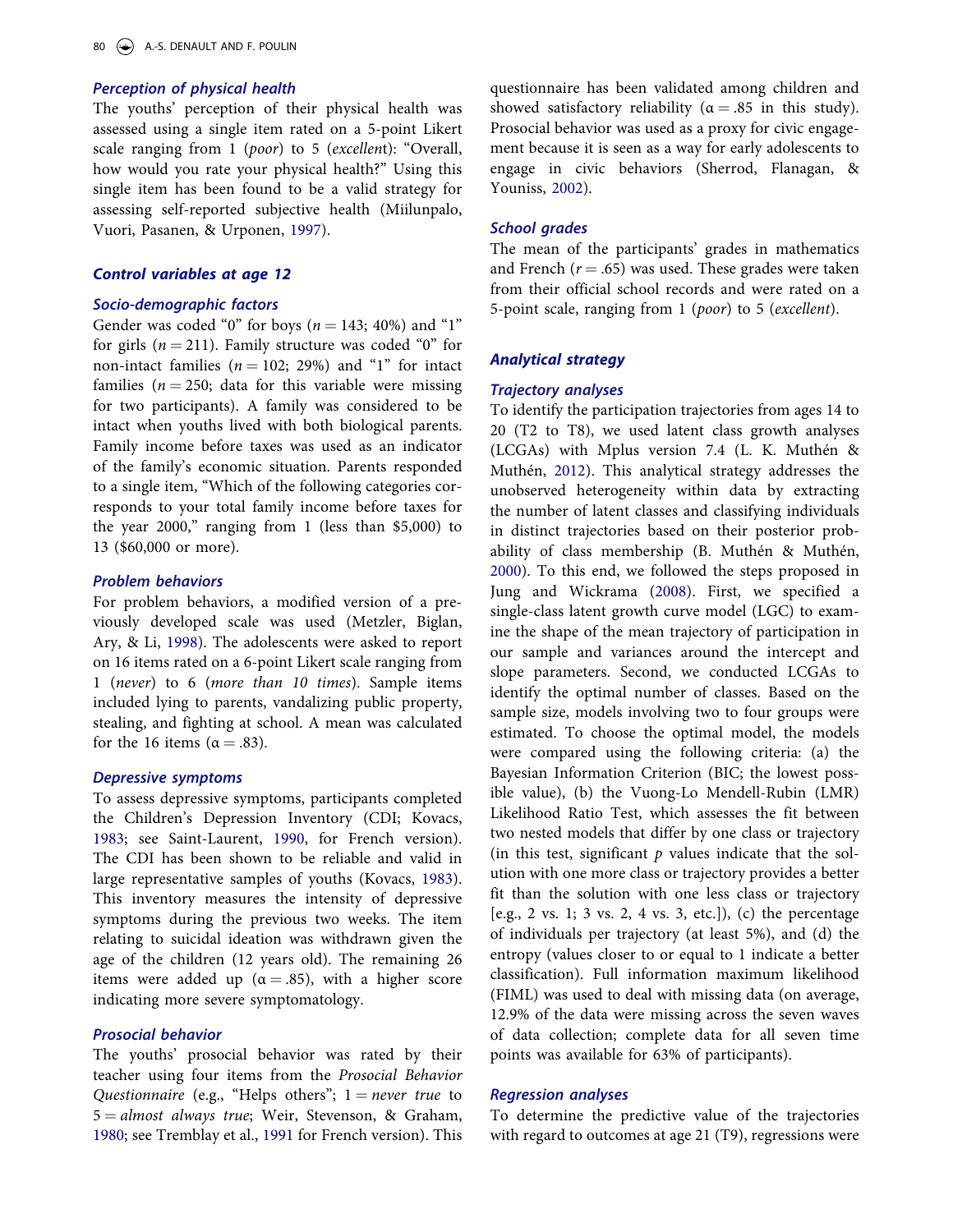<span id="page-8-0"></span>also performed using Mplus. Outcomes assessed at age 21 were regressed on trajectory groups and sociodemographic and proxy variables assessed at age 12 (T1). All outcomes were considered in the same regression model (see [Figure 1;](#page-4-0) all paths in the figure were tested in the same model). Here again, FIML estimation was used to deal with missing data (on average, 13.7% of the data were missing across the outcomes; complete data for all outcomes was available for 84% of participants). Models that fit the data well were those that had a non-significant chi-square value, a comparative fit index (CFI/TLI) greater than .95, and a root mean square error of approximation (RMSEA) of less than .06 (Hu & Bentler, [1999\)](#page-14-0). Given that the scores for the indicators of externalizing problems were not normally distributed, we used robust maximum likelihood estimation to obtain unbiased standard errors for the parameter estimates.

# **Results**

## *Descriptive statistics*

On average, youths participated in two activities at age 14 and decreased their participation to 0.75 activities by age 20. Activities took place in the school context in 30% of cases, a figure that reached 40% by age 17 and then declined to 20% by age 20. During the high school years (ages 14–17), youths were mainly involved in performance and fine arts (approx. 35%), followed by team sports (approx. 30%), individual sports (approx. 20%), community and school clubs (approx. 10%), and volunteering (approx. 5%). After the high school years (ages 18–20), youths were mainly involved in individual sports (approx. 45%), followed by performance and fine arts (approx. 25%), team sports (approx. 20%), community and school clubs (approx. 5%), and volunteering (approx. 5%). The high percentage of youths involved in individual sports after high school can be explained by the enthusiasm of young adults

for fitness activities such as spinning, cross-fit, among others. From year to year, the most popular activities included dance, ice hockey, karate, soccer, band/ orchestra, and scouts. Intensity of participation was quite stable across the measurement times, with correlations ranging from .39 to .60.

# *Trajectory analyses*

The first step of the analyses showed that the best model for the mean trajectory in our sample was cubic  $(\chi^2 \mid 17] = 45.26$ ,  $p = .000$ , CFI = .958, RMSEA = .07 [.04, .09]; the cubic model was significantly better than the quadratic model). In the second step of the analyses, we conducted LCGAs. The four-class model proved to be the optimal model according to our criteria: (a) lowest BIC value when compared to the three-class and two-class solutions (15310.12 vs. 15516.65 and 15748.88, respectively), (b) a significant LMR Likelihood Ratio Test when compared to the three-class solution ( $p = .005$ ), (c) at least 5% of individuals in each trajectory, and (d) the highest entropy value when compared to the three-class and two-class solutions (.94 vs. .90 and .93, respectively).

As shown in Figure 2, the first group (70.9% of the sample,  $n = 251$ ) consisted of youths whose reported intensity of participation started out low (half a standard deviation below the mean at age 14), increased slightly and then decreased over time (quadratic and cubic parameters statistically significant at  $p = .001$ ). This group was labeled the "Low and decreasing" group. The second group  $(12.1\% \text{ of the sample}, n = 43)$ consisted of youths whose reported intensity of participation started out at moderate levels and remained fairly stable over the years (none of the slope parameters were significant). This group was labeled the "Moderate and stable" group. The third group (11.6% of the sample,  $n = 41$ ) consisted of youths whose reported intensity of participation started out high (one standard



**Figure 2.** Total number of hours spent in organized activities over a 10-month period at each measurement time for the four trajectory groups ( $n = 354$ ). As mentioned in the description of the measure, extreme values were screened out and replaced using winsorization, and the number of hours was divided by 10 before conducting the trajectory analyses.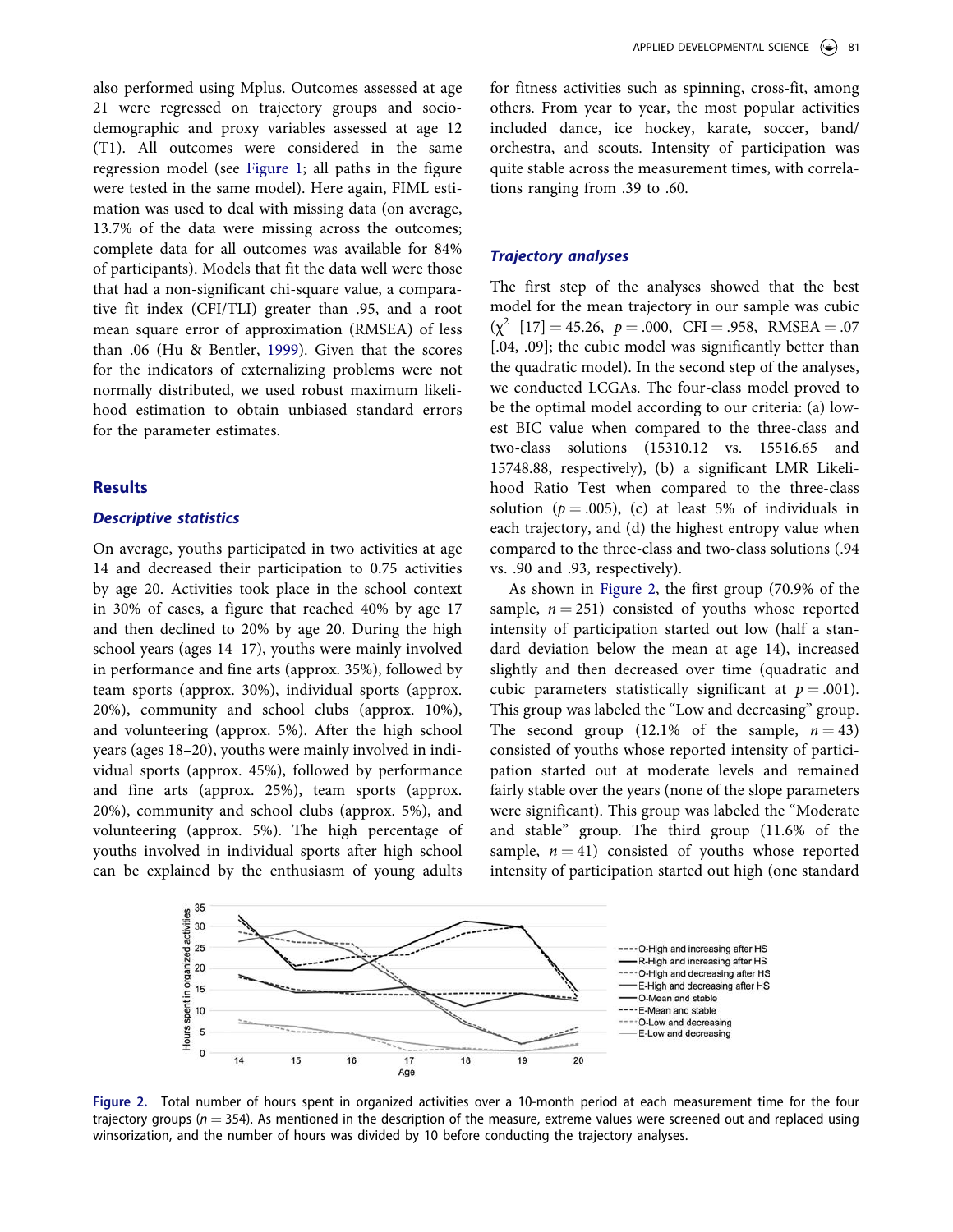<span id="page-9-0"></span>deviation above the mean) but then decreased substantially after the high school years (quadratic and cubic parameters statistically significant at  $p = .000$ ). This group was labeled the "High and decreasing after high school" group. The last group (5.4% of the sample;  $n = 19$ ) consisted of youths whose reported intensity of participation started out high (one standard deviation above the mean) and even increased after the high school years (quadratic and cubic parameters statistically significant at  $p = .000$ ). This group was labeled the "High and increasing after high school" group. As can be seen in [Figure 2](#page-8-0), although the two highest groups started out with similar levels of participation at age 14, they differed in the way these levels changed (one increasing and the other decreasing after the high school years) and with regard to their levels of participation at age 20 (one near that of the "Moderate and stable" group and the other near that of the "Low and decreasing" group).

# *Predictive associations between trajectories of participation and outcomes*

Three models were tested to examine the predictive associations between trajectories of intensity of participation and indicators of adjustment at age 21 (latent factor of externalizing problems, latent factor of internalizing problems, latent factor of civic engagement, number of years of education, and perception of physical health): one model with the "Low and decreasing" group as the reference category, one model with the "Moderate and stable" group as the reference category, and one model with the "High and decreasing after high school" group as the reference category. The same model was estimated: only the reference category differed between the three. The model is shown in [Figure 1.](#page-4-0) As can be seen, in this model, (a) all outcomes were regressed on gender and family structure, (b) each outcome was regressed on its respective proxy at age 12,

**Table 2.** Results of regression models testing predictive associations between trajectories of activity participation from ages 14 to 20 and outcomes at age 21.

|                                              | β         | <b>SE</b>                                    | z       | p    | 95% Cl $(\beta)$ |
|----------------------------------------------|-----------|----------------------------------------------|---------|------|------------------|
|                                              |           | Externalizing problems at age 21             |         |      |                  |
| Gender                                       | $-.12$    | .082                                         | $-1.51$ | .131 | $-.28, .04$      |
| Family structure age 12                      | $-.20*$   | .010                                         | $-2.05$ | .040 | $-.40, -.01$     |
| Family income age 12                         | $-.04$    | .046                                         | $-0.83$ | .404 | $-.13, .05$      |
| Problem behaviors age 12                     | .08       | .042                                         | 1.80    | .072 | $-.01, .16$      |
|                                              |           | Versus Low and decreasing                    |         |      |                  |
| High and increasing after high school        | $-.20**$  | .076                                         | $-2.66$ | .008 | $-.35, -.05$     |
| High and decreasing after high school        | .13       | .120                                         | 1.10    | .272 | $-.10, .37$      |
| Moderate and stable                          | $-.05$    | .089                                         | $-0.54$ | .587 | $-.22, .13$      |
|                                              |           | Versus Moderate and stable                   |         |      |                  |
| High and increasing after high school        | $-.15$    | .113                                         | $-1.35$ | .176 | $-.38, .07$      |
| High and decreasing after high school        | .18       | .130                                         | 1.36    | .175 | $-.08, .44$      |
| Versus High and decreasing after high school |           |                                              |         |      |                  |
| High and increasing after high school        | $-.33***$ | .125                                         | $-2.67$ | .008 | $-.58, -.09$     |
|                                              |           | Number of years of education at age 21       |         |      |                  |
| Gender                                       | .06       | .103                                         | 0.57    | .570 | $-.14, .26$      |
| Family structure age 12                      | .24       | .124                                         | 1.94    | .052 | $-.00, .48$      |
| Family income age 12                         | .03       | .064                                         | 0.51    | .609 | $-.09, .16$      |
| Grades age 12                                | $.44***$  | .046                                         | 9.53    | .000 | .35, .53         |
|                                              |           | Versus Low and decreasing                    |         |      |                  |
| High and increasing after high school        | $.36*$    | .172                                         | 2.12    | .034 | .03, .70         |
| High and decreasing after high school        | $-.07$    | .140                                         | $-0.53$ | .600 | $-.35, .20$      |
| Moderate and stable                          | .29       | .152                                         | 1.91    | .057 | $-.01, .59$      |
|                                              |           | Versus Moderate and stable                   |         |      |                  |
| High and increasing after high school        | .08       | .208                                         | 0.36    | .721 | $-.33, .48$      |
| High and decreasing after high school        | $-.36$    | .188                                         | $-1.93$ | .053 | $-.73, .01$      |
|                                              |           | Versus High and decreasing after high school |         |      |                  |
| High and increasing after high school        | $.44*$    | .202                                         | 2.16    | .030 | .04, .83         |
|                                              |           | Perception of physical health at age 21      |         |      |                  |
| Gender                                       | $-.28*$   | .118                                         | $-2.33$ | .020 | $-.51, -.04$     |
| Family structure age 12                      | .04       | .142                                         | 0.29    | .774 | $-.24, .32$      |
| Family income age 12                         | $-.01$    | .066                                         | $-0.21$ | .834 | $-.14, .12$      |
|                                              |           | Versus Low and decreasing                    |         |      |                  |
| High and increasing after high school        | .13       | .244                                         | 0.528   | .598 | $-.35, .61$      |
| High and decreasing after high school        | $.39*$    | .166                                         | 2.35    | .019 | .07, .72         |
| Moderate and stable                          | $.42*$    | .184                                         | 2.26    | .024 | .06, .78         |
|                                              |           | Versus Moderate and stable                   |         |      |                  |
| High and increasing after high school        | $-.29$    | .289                                         | $-0.99$ | .322 | $-.85, .28$      |
| High and decreasing after high school        | $-.03$    | .226                                         | $-0.11$ | .914 | $-.47, .42$      |
|                                              |           | Versus High and decreasing after high school |         |      |                  |
| High and increasing after high school        | $-.26$    | .279                                         | $-0.94$ | .347 | $-.81, .28$      |

*Note*. \**p <* .05. \*\**p <* .01. \*\*\**p <* .001.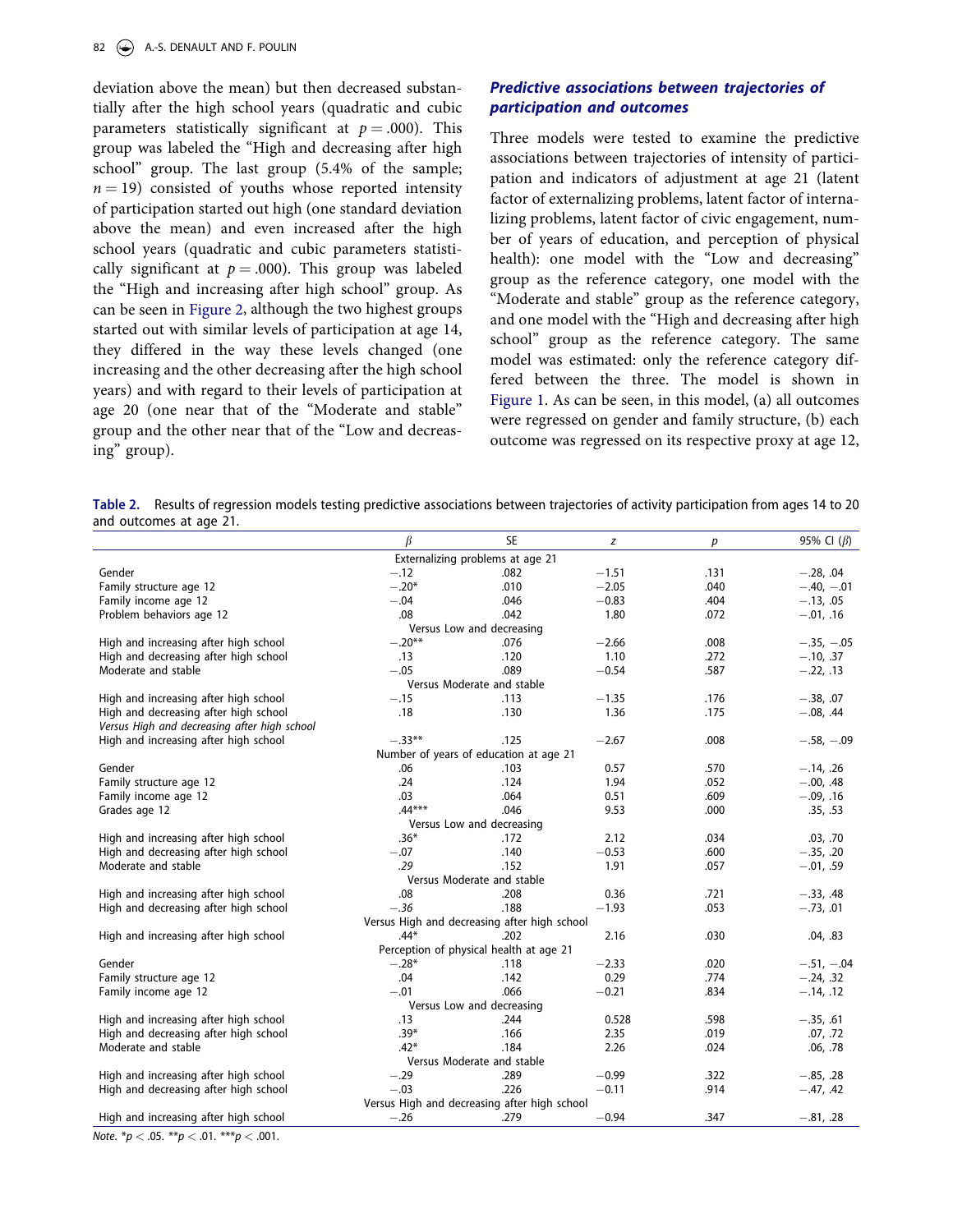and (c) all outcomes were regressed on the dummy codes representing the trajectory groups. Shared variance between the outcomes was thus taken into account. The model fit the data well,  $\chi^2(103) = 115.64$ ,  $p = .19$ ,  $CFI/TLI = .98/.98, RMSEA = .02 (90% CI = .00, .03).$ Concerning the latent factors, the loadings for risky behaviors, problems associated with alcohol use, and problems associated with marijuana on "externalizing problems" were .47, .66, and .82, respectively. The loadings for depressive symptoms and loneliness on "internalizing problems" were .91 and .63, respectively, whereas the loadings for political voice and involvement in political, community and volunteering activities on "civic engagement" were .90 and .76, respectively. This suggests that the factors were well defined (e.g., all factor loadings were near .50 or above,  $p < .001$ ).

Significant results for the regressive paths are presented in [Table 2](#page-9-0). No significant differences between the groups emerged with respect to internalizing problems or civic engagement. First, when comparing the trajectory groups with the "Low and decreasing" group, the results revealed that (a) youths in the "High and increasing after high school" group reported fewer externalizing problems and more years of education, (b) youths in the "High and decreasing after high school" group reported a more positive perception of physical health, and (c) youths in the "Moderate and stable" group reported a more positive perception of physical health. Youths in the "Moderate and stable" group also tended to have completed more years of education ( $p = .057$ ). Second, when comparing the trajectories with the "Moderate and stable" group, only one marginally significant effect was found: youths in the "High and decreasing after high school" group tended to have completed fewer years of education  $(p = .053)$ . Finally, when comparing the trajectories with the "High and decreasing after high school" group, the results revealed that youths in the "High and increasing after school" group reported fewer externalizing behaviors and more years of education. The absolute values of the significant standardized coefficients ranged from .20 to .42, suggesting modest effects. The model explained 14%, 2%, 2%, 26%, and 5% of the variance in externalizing problems, internalizing problems, civic engagement, number of years of education, and perception of physical health, respectively.

To sum up, our results suggest that belonging to trajectories characterized by moderate to high levels of involvement in organized activities over the years is associated with fewer externalizing behaviors, more years of education, and a more positive perception of physical health than belonging to a trajectory characterized by low levels of involvement. Moreover, high levels of participation in the early years of high school and increasing levels of participation after the high school years appear to have positive effects with regard to externalizing behaviors and the pursuit of postsecondary education.

### **Discussion**

The current study addressed existing gaps in the literature by investigating participation trajectories beyond the high school years and their associated benefits for adjustment in young adulthood. Overall, our findings suggest that organized activities are associated with positive adjustment in young adulthood, but that these associations vary according to the different trajectories of participation followed by youths during their adolescent and young adult years.

# *Trajectories of youth participation in organized activities*

Four distinct trajectories of participation in organized activities from ages 14 to 20 emerged from the data, indicating that youths do not necessarily follow the same paths when it comes to the intensity of their participation during the high school years and beyond. These paths vary not only in the level of participation at the beginning of high school, but also in the pattern and pace of change over time. These results are discussed mainly in light of those of Eisman et al.'s ([2016\)](#page-14-0) study since, to our knowledge, this is the only other study that has examined trajectories of participation among a sample of high school students.

The "Low and decreasing" group was consistent with our expectations and previous research. Eisman et al. ([2016\)](#page-14-0) found a low and decreasing trajectory from grades 9 to 12. The proportion of youths following this trajectory in their study (74%) was similar to that in ours, even though the sample (i.e., at-risk), the measure of activity participation (i.e., a combination of frequency and intensity of participation), and ages (i.e., limited to the high school years) were different in Eisman et al's study. There is thus a substantial group of youths who maintain low levels of involvement in organized activities during the high school years and beyond (an average of 75 minutes per week during the high school years and 20 minutes per week after the high school years). The "High and decreasing after high school" group is also coherent with our theoretical rationale, as well as with some previous studies using LGC (e.g., Denault & Poulin, [2009a](#page-14-0)). Given the importance of organized activities during the high school years for salient developmental tasks (e.g., autonomy and identity;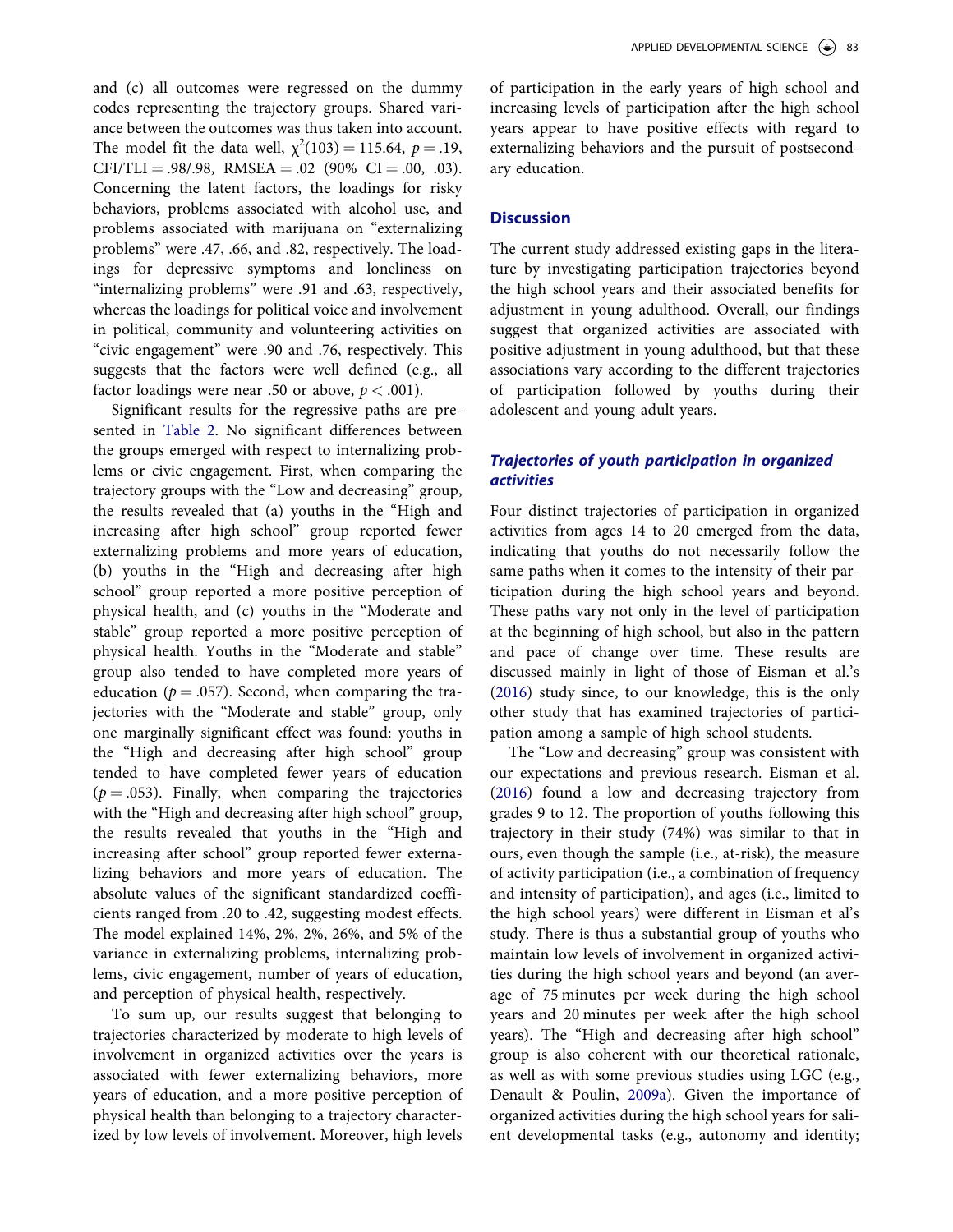Barber, Stone, Hunt, & Eccles, [2005;](#page-14-0) Larson, Pearce, Sullivan, & Jarrett, [2007](#page-14-0)), this trajectory is not surprising. However, Eisman et al. [\(2016](#page-14-0)) did not find such a trajectory, which suggests that future studies are needed to replicate our results and confirm the existence of this group. This divergence may have to do with cultural or contextual differences, as well as age differences. For instance, the organized activities offered in American and Canadian school and community contexts may differ in terms of accessibility. In addition, the Eisman et al. ([2016\)](#page-14-0)'s sample was already in Grade 9 at the first measurement point and was only followed during the high school years.

On the other hand, Eisman et al. [\(2016](#page-14-0)) found a group of youths who followed a moderate and stable trajectory over the high school years (21%) and an extreme group of youths with high levels of participation over time (5%), as did we. Regarding the extreme group, we believed that many of these youths were likely to be athletes who were highly committed to their sport. To verify this hypothesis, we examined the specific activities of these youths over the years. We observed that, even though the vast majority of them were involved in more than one activity over time, one of these activities was central to their participation pattern. In most cases, this activity was a sport (e.g., ice hockey, football, martial arts, or gymnastics) during the high school years and fitness activities after the high school years.

Overall, these results highlight the importance of considering the presence of potential subgroups when examining activity participation over time. These subgroups are likely to be hidden when only the mean levels of participation intensity are examined. The next step was to examine whether group membership predicted outcomes in young adulthood.

# *Associated outcomes in young adulthood*

With respect to associations with outcomes at age 21, we first expected that youths who participated in organized activities at moderate or higher levels during the high school years would have greater opportunties to develop their Five C's (Lerner, [2002](#page-15-0); Lerner et al., [2005,](#page-15-0) [2011](#page-15-0)). In turn, they would be better adjusted than youths who maintained low levels of participation over time. Our expectation was partially supported. When compared to youths who maintained low levels of participation over time, (a) youths in the high and increasing after high school trajectory reported fewer externalizing problems and more years of education at age 21, (b) youths in the high and decreasing after high school trajectory reported higher perceptions of physical health at age 21, and (c) youths in the moderate and stable trajectory reported higher perceptions of physical health at age 21. No significant differences between the groups emerged with respect to internalizing problems or civic engagement.

These significant findings can be explained by the many opportunities for individual and social development provided by organized activities over the high school years, which could prepare the ground for adolescents to thrive in young adulthood (Mahoney, Vandell, Simpkins, & Zarrett, [2009;](#page-15-0) Mahoney & Vest, [2012](#page-15-0)). For instance, with respect to educational attainment and in accordance with PYD, these activities may have helped youths develop their competence in the academic and vocational domains (i.e., positive view of their actions). This may have fostered their desire to contribute to their self by increasing their chances of succeeding in the labor market. Participation in organized activities, and especially sports, may also contribute to a more positive perception of physical health in the long run, which could also be seen as a contribution to the self.

We also expected that youths who participated beyond the high school years would continue to be exposed to the developmental assets provided by activity participation during the important transition to young adulthood. As a result, they would thrive more than youths who dropped out of activities after high school (Lerner et al., [2005,](#page-15-0) [2011\)](#page-15-0). Again, this was partially supported. Compared to youths who dropped out of or dramatically reduced their activity participation after the high school years, youths who continued and even increased their participation after the high school years reported fewer externalizing problems. Youths in these two groups started out with similar levels of participation at the beginning of high school but followed different pathways thereafter. Persistence thus appeared to have a plus-value for a small group of adolescents in our sample. Or, taken the other way around, dropping out of activities after the high school years appeared to involve costs in the transition to young adulthood, at least with respect to externalizing problems. This raises an important question. Were these youths already on a trajectory characterized by externalizing problems and only participated during the high school years when participation is normative and accessible or did the fact that they dropped out of activity participation trigger or exarcerbate their externalizing problems? Mahoney ([2000](#page-15-0)) suggested that activity participation may merely be a marker, rather than a cause, of youths' adjustment. More studies are thus needed to better understand the possible antecedents and consequences of dropping out of organized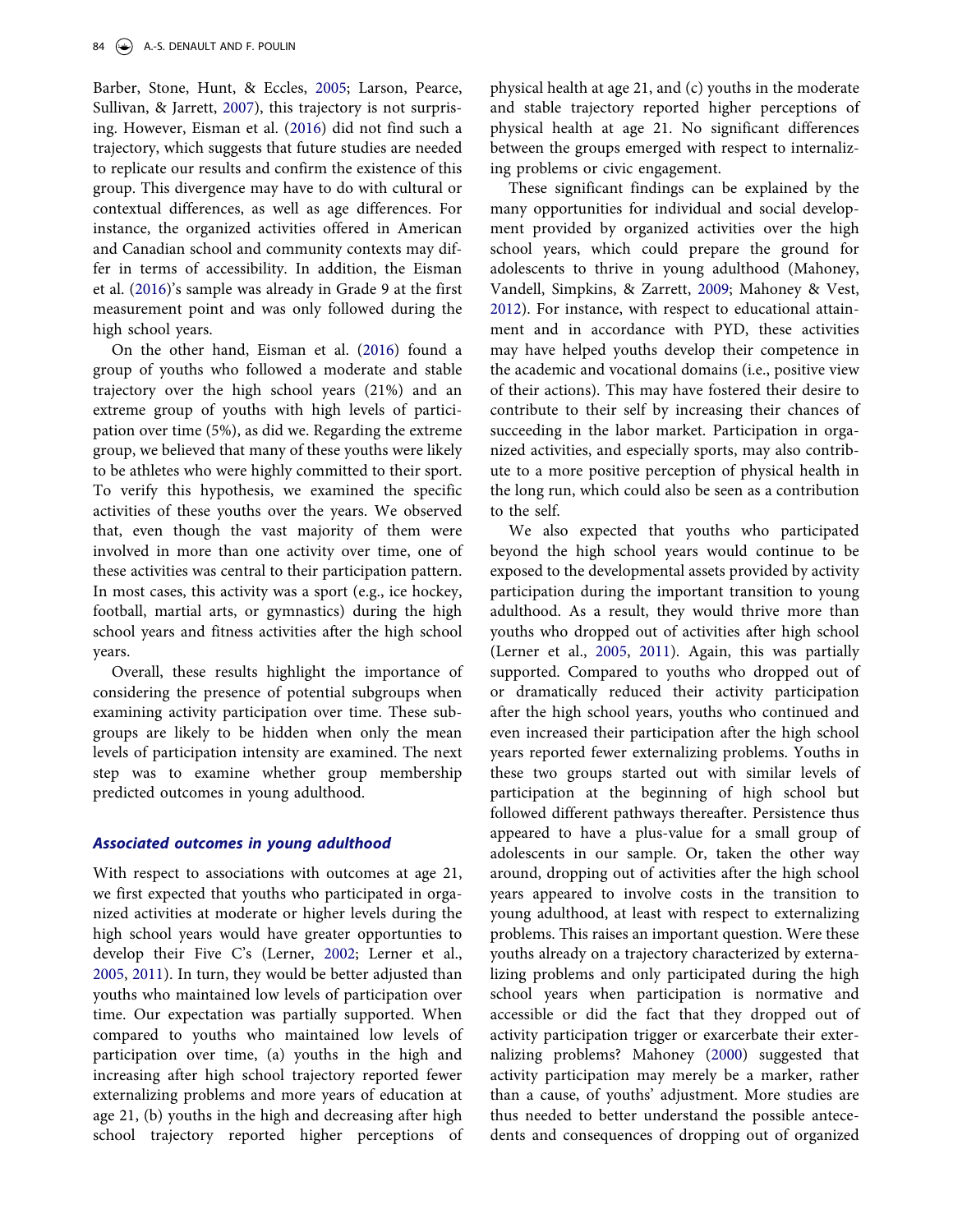activities after the high school years. For instance, in a study over a two-year period involving a group of adolescents aged 13 to 17, Persson, Kerr, and Stattin [\(2007](#page-15-0)) found that delinquency predicted switching from involvement in stuctured activities to hanging out in the street.

The "Moderate and stable" group also allowed us to determine whether decreasing or increasing participation levels over time represented a "plus" or "minus" with regard to young adults' adjustment, even though the initial levels were different between this group and the other two participating groups. No significant results were found when comparing these groups with regard to outcomes at age 21. Increasing, decreasing and stable levels of participation after the high school years thus appear to be equivalent when it comes to later adjustment. What may be important is to maintain a certain amount of involvement after the high school years, which enables youths to remain exposed to the developmental assets of organized activities and to thrive in young adulthood, at least with respect to externalizing problems, number of years of education, and perceptions of physical health.

However, some of our results were not consistent with the tenets of PYD. First, there were no differences between the four groups with regard to civic engagement. Participating youths were expected to be more engaged in civic activities than youths with low levels of participation over time, even though the results in the literature are mixed (e.g., Gardner et al., [2008;](#page-14-0) Mahoney & Vest, [2012\)](#page-15-0). Indeed, organized activities especially activities other than sports—are particularly important for exposing youths to organizational norms, relevant civic skills, and standards held by normative adults in society. This is likely to promote later civic and political engagement (Kahne & Sporte, [2008;](#page-14-0) Youniss & Yates, [1997\)](#page-14-0). According to PYD, participation in organized activities also enables youths to build character (e.g., social conscience), caring (e.g., empathy towards others), and connection (positive bond with people and institutions) over the course of adolescence. These competencies should help them contribute to their communities after the adolescent years.

In the same vein, based on PYD, we would at least have expected to find differences between the low group and the three other groups with regard to internalizing problems. However, no significant findings emerged from the analyses, which was also the case in other studies (e.g., Busseri et al., [2011](#page-14-0); Viau & Poulin, [2015\)](#page-16-0). Yet, prior research showed that the support youths are likely to receive from activity leaders and peers can make a difference in terms of their internalizing problems

(Mahoney, Schweder, & Stattin, [2002;](#page-15-0) Viau et al., [2015](#page-16-0)). Another unexpected finding was that youths in the "High and increasing after high school" group did not differ from the other three groups with respect to their perception of physical health. One possible explanation is that these youths continued to participate in organized activities—which mainly consisted of fitness activities as the youths grew older—because they were not yet satisfied with their physical condition. Weight/ shape and health reasons are the most endorsed motivators for exercising (Gonçalves & Gomes, [2012\)](#page-14-0). However, given that only one item was used to measure this perception, other studies are needed to replicate this unexpected finding, as well as the other aforementioned unexpected findings.

In summary, this study contributes to our understanding of the optimal participation practices associated with positive youth development in young adulthood. Not only it is important to participate throughout the high school years, even if less time is spent in organized activities as the years go by, but also to maintain some levels of participation after the high school years. Moreover, our findings do not reflect the overscheduling hypothesis (Fredricks, [2012](#page-14-0); Mahoney, Harris, & Eccles, [2006](#page-14-0)). The few youths in the "High and increasing after high school" trajectory were better adjusted than youths with low levels of participation over the years, at least with respect to risky behaviors and number of years of education.

Finally, it should be noted that only small to modest effects were found in this study. Control variables, prior adjustment, and trajectories of activity participation explained between 2% and 26% of the variance in the outcomes. The highest percentage was for the number of years of education, which might be explained by the stability of academic achievement over time. This converges with studies on outcomes in young adulthood, in which percentages of explained variance have ranged from 1% to 23% (Bohnert et al., [2007](#page-14-0); Busseri et al., [2011;](#page-14-0) Gardner et al., [2008;](#page-14-0) Obradović & Masten, [2007](#page-15-0); Viau & Poulin, [2015](#page-16-0)). Organized activities are part of a constellation of ecological niches, including family, peer group, school, and the community (Bronfenbrenner, [1979\)](#page-14-0). In addition, youths spend only a small portion of their time in these activities compared to the time they spend at home, with friends or at school. These modest effects are thus to be expected.

# *Study limitations*

First, our sample was predominantly composed of white, middle-class youths, which limits the generalizability of the findings. This study should thus be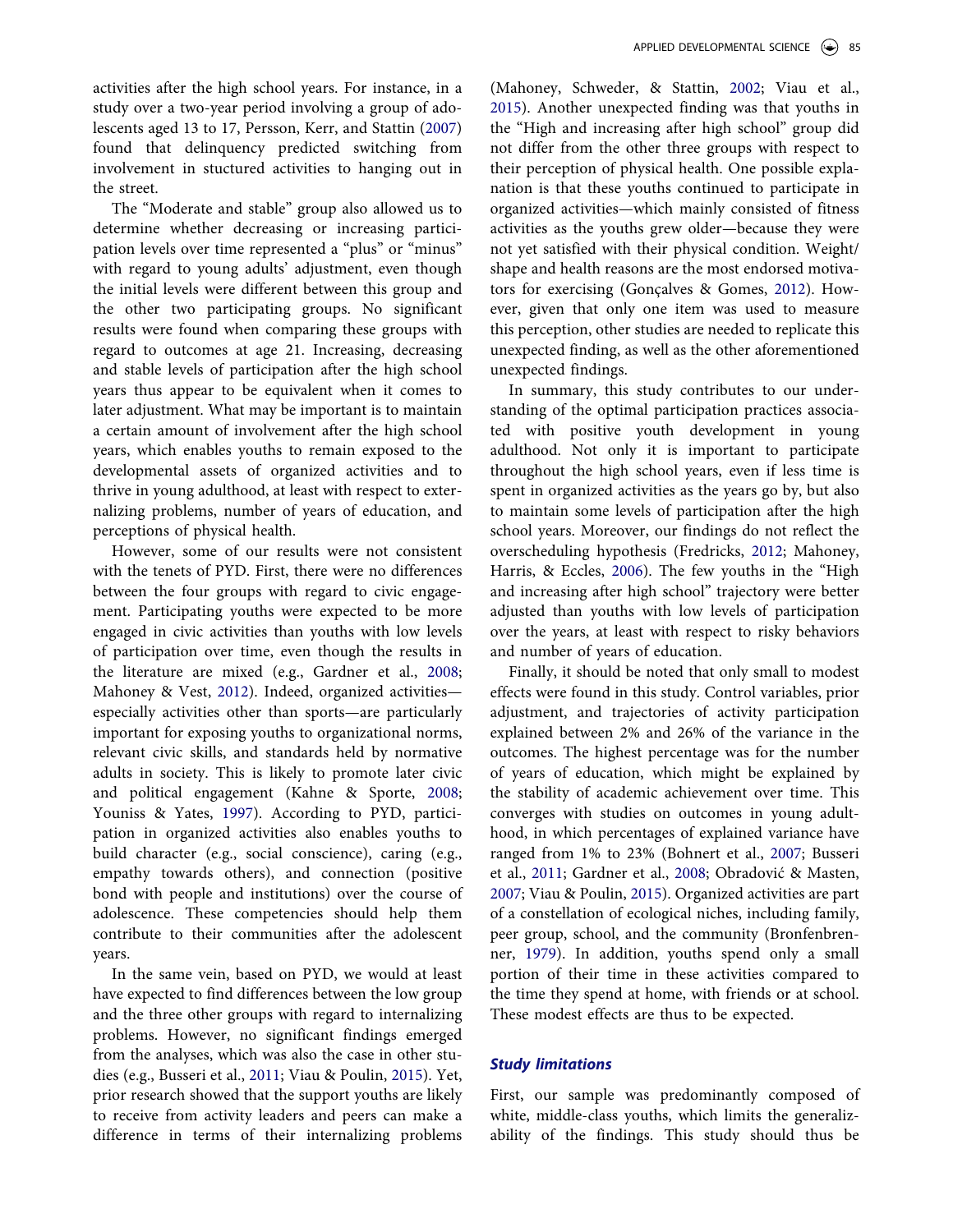<span id="page-13-0"></span>replicated among youths from diverse ethnic, cultural and socio-economic backgrounds. Second, the main variables of interest (i.e., intensity of participation and outcomes) were self-reported. Given their common source of measurement, this may have resulted in artifactual covariance between the variables. Third, similar to Eisman et al. ([2016\)](#page-14-0) and Mata and van Dulmen [\(2012](#page-15-0)), we chose to emphasize organized activity participation across activity types and contexts, focusing on intensity of participation across all the activities reported by the youths each year. However, other dimensions of participation, such as breadth, have been associated with positive outcomes in young adulthood (Busseri et al., [2011](#page-14-0)). In addition, different types of activities (e.g., sport, art, youth clubs) may foster different types of outcomes (Eccles, Barber, Stone, & Hunt, [2003](#page-14-0); Viau & Poulin, [2015](#page-16-0)). Indeed, as found in previous studies (e.g., Larson, Hansen, & Moneta, [2006\)](#page-14-0), youths report different experiences depending on which types of activities they are involved in, suggesting that different activity types might represent distinct learning and social contexts. Moreover, future studies should also consider psychological components of activity participation, such as the degree of engagement in the activity, or use aggregated involvement indices including both psychological and behavioral components of activity participation, as in Eisman et al. ([2016\)](#page-14-0). Simply being involved in activities does not necessarily promote development and steps should be taken to address the complexity of activity participation in future research. For instance, examining shifts in activity types as youths transition from high school to other school or work horizons (e.g., preponderance of individual sports such as fitness activities) could shed light on the specific developmental assets provided by organized activities at different periods of time and the associations between these developmental assets and thriving among youths as they grow older.

Among the strengths of this study, we looked at heterogeneity in participation patterns using a prospective longitudinal design spanning nine consecutive years covering both the high school and post-high school years. We also assessed intensity of participation yearly through phone interviews. This provided a greater guarantee that all the activities included in our analyses fit the description of what researchers consider to be "organized activities." Moreover, our measure took into account the fact that not all activities followed a regular schedule during the 10-month period involved. This is rarely considered in studies of this type. Finally, long-term outcomes, covering distinct areas of psychosocial, educational, and health adjustment, were tested

simultaneously. This accounted for the shared variance among these indicators of adjustment.

# **Conclusion**

Our study provides useful insights into how distinct participation trajectories during the high school years and beyond may influence the extent to which youths thrive in young adulthood. Overall, a complex picture emerged from our data, one that was not as clear cut as we had expected. In addition, causality cannot be claimed from these results as youths were not, and could not, be randomly assigned to trajectories. Nevertheless, this information is still useful for promoting positive development among young adults. For instance, our results suggest that encouraging participation in organized activities during the high school years, but also beyond the high school years, may represent a small step toward improving educational attainment among young adults. Moreover, encouraging persistent participation beyond the high school years may represent a small step toward reducing externalizing problems in young adulthood. In other words, organized activities may be one of many effective strategies that can be used to help youths thrive during this salient developmental transition. To do so, communities should ensure availability and opportunities for organized activity involvement in young adulthood (Agans et al., 2017), especially when youths leave high school and transition to post-secondary education or the labor market. To reach as many young adults as possible, efforts should be concentrated on community organizations that are accessible to all community members regardless of the path they choose after high school.

#### **Acknowledgments**

The authors wish to thank the youths for their precious participation in this study for more than a decade.

# **Funding**

This research was supported in part by grants from the Social Sciences and Humanities Research Council of Canada (grant number 435-2012-1171) and from the Fonds de Recherche du Québec sur la Société et la Culture (grant number 2008-AC-118531).

# **References**

Agans, J. P., Johnson, S. K., & Lerner, R. M. (2017). Adolescent athletic participation patterns and selfperceived competence: Associations with later participation, depressive symptoms, and health. *Journal of Research on Adolescence*, 1–17. doi[:10.1111/jora.12301](http://dx.doi.org/10.1111/jora.12301)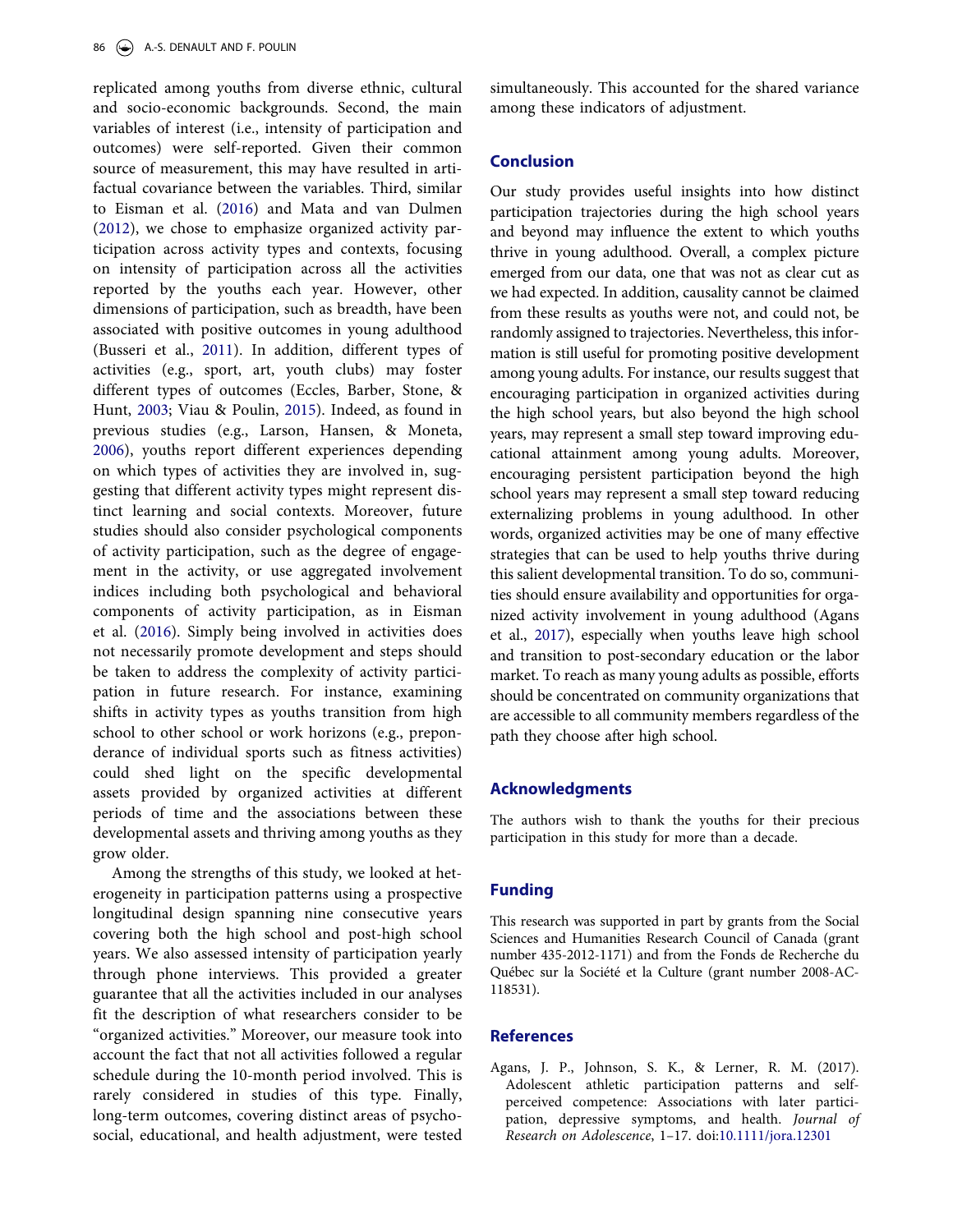- <span id="page-14-0"></span>Barber, B. L., Stone, M. R., Hunt, J. E., & Eccles, J. S. (2005). Benefits of activity participation: The role of identity affirmation and peer group norm sharing. In J. L. Mahoney R. W. Larson, & J. S. Eccles (Eds.), *Organized activities as contexts of development: Extracurricular activities, afterschool, and community programs* (pp. 185–210). Mahwah, NJ: Lawrence Erlbaum Associates, Inc.
- Bohnert, A. M., Aikins, J. W., & Edidin, J. (2007). The role of organized activities in facilitating social adaptation across the transition to college. *Journal of Adolescent Research*, *22*(2), 189–208. doi[:10.1177/0743558406297940](http://dx.doi.org/10.1177/0743558406297940)
- Bronfenbrenner, U. (1979). *The ecology of human development*. Cambridge, MA: Harvard University Press.
- Busseri, M. A., & Rose-Krasnor, L. (2010). Addressing three common issues in research on youth activities: An integrative approach for operationalizing and analyzing involvement. *Journal of Research on Adolescence*, *20*, 583–615. doi:[10.1111/j.1532-7795.2010.00652.x](http://dx.doi.org/10.1111/j.1532-7795.2010.00652.x)
- Busseri, M. A., Rose–Krasnor, L., Pancer, S. M., Pratt, M. W., Adams, G. R., Birnie–Lefcovitch, S., … Wintre, M. G. (2011). A longitudinal study of breadth and intensity of activity involvement and the transition to university. *Journal of Research on Adolescence*, *21*(2), 512–518. doi[:10.1111/j.1532-7795.2010.00691.x](http://dx.doi.org/10.1111/j.1532-7795.2010.00691.x)
- Denault, A.-S., & Poulin, F. (2009a). Intensity and breadth of participation in organized activities during the adolescent years: Multiple associations with youth outcomes. *Journal of Youth and Adolescence*, *38*(9), 1199–1213. doi[:10.1007/](http://dx.doi.org/10.1007/s10964-009-9437-5) [s10964-009-9437-5](http://dx.doi.org/10.1007/s10964-009-9437-5)
- Denault, A.-S., & Poulin, F. (2009b). Predictors of adolescent participation in organized activities: A five-year longitudinal study. *Journal of Research on Adolescence*, *19*, 287–311. doi:[10.1111/j.1532-7795.2009.00597.x](http://dx.doi.org/10.1111/j.1532-7795.2009.00597.x)
- Denault, A.-S., Poulin, F., & Pedersen, S. (2009). Intensity of participation in organized youth activities during the high school years: Longitudinal associations with adjustment. *Applied Developmental Science*, *13*(2), 74–87. doi[:10.1080/](http://dx.doi.org/10.1080/10888690902801459) [10888690902801459](http://dx.doi.org/10.1080/10888690902801459)
- Duke, N. N., Borowsky, I. W., & Pettingell, S. L. (2012). Adult perceptions of neighborhood: Links to youth engagement. *Youth and Society*, *44*(3), 408–430.
- Eccles, J. S., Barber, B. L., Stone, M., & Hunt, J. (2003). Extracurricular activities and adolescent development. *Journal of Social Issues*, *59*(4), 865–889. doi[:10.1046/j.0022-](http://dx.doi.org/10.1046/j.0022-4537.2003.00095.x) [4537.2003.00095.x](http://dx.doi.org/10.1046/j.0022-4537.2003.00095.x)
- Eisman, A. B., Stoddard, S. A., Bauermeister, J. A., Caldwell, C. H., & Zimmerman, M. A. (2016). Trajectories of organized activity participation among urban adolescents: An analysis of predisposing factors. *Journal of Youth and Adolescence*, *45*(1), 225–238. doi:[10.1007/s10964-015-](http://dx.doi.org/10.1007/s10964-015-0267-3) [0267-3](http://dx.doi.org/10.1007/s10964-015-0267-3)
- Elliot, D. S., Menard, S., Rankin, B., Elliot, A., Wilson, W. J., & Huizinga, D. (2006). *Good kids from bad neighborhoods: Successful development in social context*. New York, NY: Cambridge University Press.
- Farb, A. F., & Matjasko, J. L. (2012). Recent advances in research on school-based extracurricular activities and adolescent development. *Developmental Review*, *32*(1), 1–48. doi[:10.1016/j.dr.2011.10.001](http://dx.doi.org/10.1016/j.dr.2011.10.001)
- First, M. B., Spitzer, R. L., Gibbon, M., & Williams, J. B. W. (1997). *Structured clinical interview for DSM-IV Axis I disorders, Research Version, Non-patient edition*

*(SCID-I/NP)*. New York, NY: Biometrics Research, New York State Psychiatric Institute.

- Fredricks, J. A. (2012). Extracurricular participation and academic outcomes: Testing the over-scheduling hypothesis. *Journal of Youth and Adolescence*, *41*(3), 295–306. doi[:10.1007/s10964-011-9704-0](http://dx.doi.org/10.1007/s10964-011-9704-0)
- Fredricks, J. A., & Eccles, J. S. (2006). Is extracurricular participation associated with beneficial outcomes? Concurrent and longitudinal relations. *Developmental psychology*, *42*(4), 698–713. doi[:10.1037/0012-1649.42.4.698](http://dx.doi.org/10.1037/0012-1649.42.4.698)
- Fuhrer, R., & Rouillon, F. (1989). La version française de l'échelle CES-D [Center for Epidemiologic Studies-Depression Scale]. Description et traduction de l'échelle d'autoévaluation. *Psychiatry & Psychobiology*, *4*(3), 163–166.
- Gardner, M., Roth, J., & Brooks-Gunn, J. (2008). Adolescents' participation in organized activities and developmental success 2 and 8 years after high school: Do sponsorship, duration, and intensity matter? *Developmental Psychology*, *44*(3), 814–830. doi[:10.1037/0012-1649.44.3.814](http://dx.doi.org/10.1037/0012-1649.44.3.814)
- Gonçalves, S. F., & Gomes, A. R. (2012). Exercising for weight and shape reasons *vs*. health control reasons: The impact on eating disturbances and psychological functioning. *Eating Behaviors*, *13*, 127–130. doi[:10.1016/j.eatbeh.2011.11.011](http://dx.doi.org/10.1016/j.eatbeh.2011.11.011)
- Hoyt, L. T., Chase-Lansdale, P. L., McDade, T. W., & Adam, E. K. (2012). Positive youth, healthy adults: Does positive well-being in adolescence predict better perceived health and fewer risky health behaviors in young adulthood? *Journal of Adolescent Health*, *50*(1), 66–73. doi[:10.1016/j.](http://dx.doi.org/10.1016/j.jadohealth.2011.05.002) [jadohealth.2011.05.002](http://dx.doi.org/10.1016/j.jadohealth.2011.05.002)
- Hu, L.-T., & Bentler, P. M. (1999). Cutoff criteria for fit indexes in covariance structure analysis: Conventional criteria versus new alternatives. *Structural Equation Modeling*, *6*(1), 1–55. doi[:10.1080/10705519909540118](http://dx.doi.org/10.1080/10705519909540118)
- Jones, B. L., Nagin, D. S., & Roeder, K. (2001). A SAS procedure based on mixture models for estimating developmental trajectories. *Sociological Methods Research*, *29*(3), 374–393. doi[:10.1177/0049124101029003005](http://dx.doi.org/10.1177/0049124101029003005)
- Jung, T., & Wickrama, K. A. S. (2008). An introduction to latent class growth analysis and growth mixture modeling. *Social and Personality Psychology Compass*, *2*, 302–317. doi[:10.1111/j.1751-9004.2007.00054.x](http://dx.doi.org/10.1111/j.1751-9004.2007.00054.x)
- Kahne, J. E., & Sporte, S. E. (2008). Developing citizens: The impact of civic learning opportunities on students' commitment to civic participation. *American Educational Research Journal*, *45*(3), 738–766. doi:[10.3102/0002831208316951](http://dx.doi.org/10.3102/0002831208316951)
- Keeter, S., Zukin, C., Andolina, M., & Jenkins, K. (2002). The civic and political health of the nation: A generational portrait. Center for Information and Research on Civic Learning and Engagement (CIRCLE). Tufts University, Boston, MA.
- Kovacs, M. (1983). Children's Depression Inventory (CDI). Unpublished Manuscript. University of Pittsburg.
- Larson, R. W. (2000). Toward a psychology of positive youth development. *American Psychologist*, *55*(1), 170–183. doi[:10.1037/0003-066X.55.1.170](http://dx.doi.org/10.1037/0003-066X.55.1.170)
- Larson, R. W., Hansen, D. M., & Moneta, G. (2006). Differing profiles of developmental experiences across types of organized youth activities. *Developmental Psychology*, *42*(5), 849–863. doi:[10.1037/0012-1649.42.5.849](http://dx.doi.org/10.1037/0012-1649.42.5.849)
- Larson, R. W., Pearce, N., Sullivan, P. J., & Jarrett, R. L. (2007). Participation in youth programs as a catalyst for negotiation of family autonomy with connection. *Journal*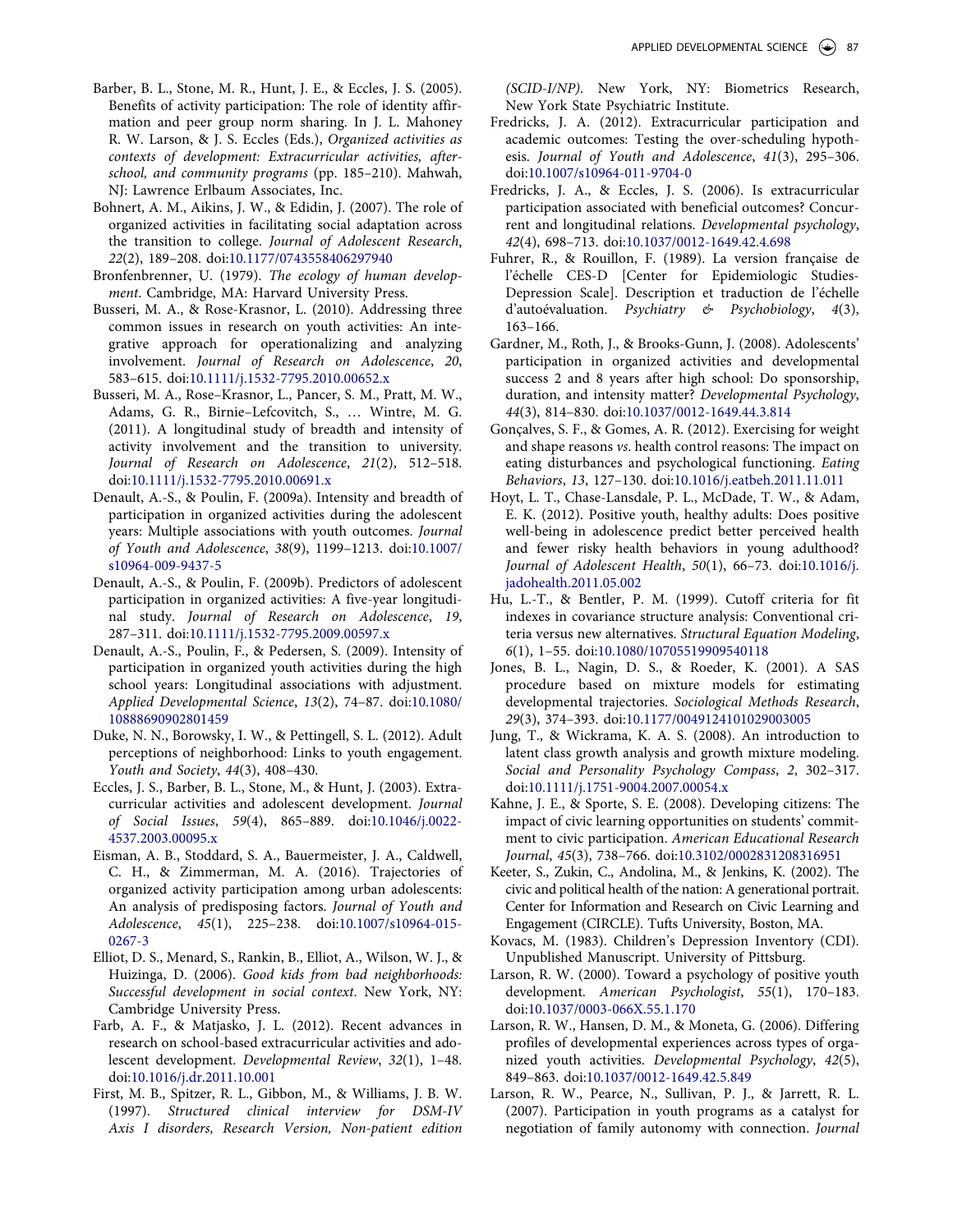<span id="page-15-0"></span>*of Youth and Adolescence*, *36*, 31–45. doi:[10.1007/s10964-](http://dx.doi.org/10.1007/s10964-006-9133-7) [006-9133-7](http://dx.doi.org/10.1007/s10964-006-9133-7) 

- Lerner, R. M. (2002). *Concepts and theories of human development* (3rd ed.). Mahwah, NJ: Erlbaum.
- Lerner, R. M., Almerigi, J. B., Theokas, C., & Lerner, J. V. (2005). Positive youth development: A view of the issues. *The Journal of Early Adolescence*, *25*(1), 10–16. doi[:10.1177/0272431604273211](http://dx.doi.org/10.1177/0272431604273211)
- Lerner, R. M., Lerner, V., von Eye, A., Bowers, E. P., & Lewin-Bizan, S. (2011). Individual and contextual bases of thriving in adolescence: A view of the issues. *Journal of Adolescence*, *34*, 1107–1114. doi:[10.1016/j.adolescence.](http://dx.doi.org/10.1016/j.adolescence.2011.08.001) [2011.08.001](http://dx.doi.org/10.1016/j.adolescence.2011.08.001)
- Lerner, R. M., von Eye, A., Lerner, J. V., Lewin-Bizan, S., & Bowers, E. P. (2010). Special issue introduction: The meaning and measurement of thriving: A view of the issues. *Journal of Youth and Adolescence*, *39*, 707–719. doi[:10.1007/s10964-010-9531-8](http://dx.doi.org/10.1007/s10964-010-9531-8)
- Mahoney, J. L. (2000). School extracurricular activity participation as a moderator in the development of antisocial patterns. *Child Development*, *71*(2), 502–516. doi[:10.1111/1467-8624.00160](http://dx.doi.org/10.1111/1467-8624.00160)
- Mahoney, J. L., Harris, A. L., & Eccles, J. S. (2006). Organized activity participation, positive youth development, and the over-scheduling hypothesis. *Social Policy Report*, *10*(4), 3–32. Society for Research in Child Development.
- Mahoney, J. L., Schweder, A. E., & Stattin, H. (2002). Structured after-school activities as a moderator of depressed mood for adolescents with detached relations to their parents. *Journal of Community Psychology*, *30*(1), 69–86. doi[:10.1002/jcop.1051](http://dx.doi.org/10.1002/jcop.1051)
- Mahoney, J. L., & Stattin, H. (2000). Leisure activities and adolescent antisocial behavior: The role of structure and social context. *Journal of Adolescence*, *23*(2), 113–127. doi[:10.1006/jado.2000.0302](http://dx.doi.org/10.1006/jado.2000.0302)
- Mahoney, J. L., Vandell, D. L., Simpkins, S., & Zarrett, N. (2009). Adolescent out-of-school activities. In L. Steinberg (Ed.), *Handbook of adolescent psychology, Vol 2: Contextual influences on adolescent development* (3rd ed., pp. 228–269). Hoboken, NJ: Wiley.
- Mahoney, J. L., & Vest, A. E. (2012). The over‐scheduling hypothesis revisited: Intensity of organized activity participation during adolescence and young adult outcomes. *Journal of Research on Adolescence*, *22*(3), 409–418. doi:[10.1111/j.1532-7795.2012.00808.x](http://dx.doi.org/10.1111/j.1532-7795.2012.00808.x)
- Mata, A. D., & van Dulmen, M. H. M. (2012). Group-based modeling of time spent in structured activity trajectories from middle childhood into early adolescence. *Merrill-Palmer Quarterly*, *58*(4), 463–488.
- Metzler, C. W., Biglan, A., Ary, D. V., & Li, F. (1998). The stability and validity of early adolescents' reports of parenting constructs. *Journal of Family Psychology*, *12*(4), 600–619. doi:[10.1037/0893-3200.12.4.600](http://dx.doi.org/10.1037/0893-3200.12.4.600)
- Miilunpalo, S., Vuori, P. O. I., Pasanen, M., & Urponen, H. (1997). Self-rated health status as a health measure: The predictive value of self-reported health status on the use of physician services and on mortality in the working-age population. *Journal of Clinical Epidemiology*, *50*(5), 517–528. doi:[10.1016/S0895-4356\(97\)00045-0](http://dx.doi.org/10.1016/S0895-4356(97)00045-0)
- Muthén, B., & Muthén, L. K. (2000). Integrating personcentered and variable-centered analyses: Growth mixture modeling with latent trajectory classes. *Alcoholism: Clinical*

*and Experimental Research*, *24*(6), 882–891. doi:[10.1111/](http://dx.doi.org/10.1111/j.1530-0277.2000.tb02070.x) [j.1530-0277.2000.tb02070.x](http://dx.doi.org/10.1111/j.1530-0277.2000.tb02070.x) 

- Muthén, L. K., & Muthén, B. (2012). *Mplus statistical software*. Los Angeles, CA: Author.
- Obradović, J., & Masten, A. S. (2007). Developmental antecedents of young adult civic engagement. *Applied Developmental Science*, *11*(1), 2–19. doi:[10.1207/](http://dx.doi.org/10.1207/s1532480xads1101_1) [s1532480xads1101\\_1](http://dx.doi.org/10.1207/s1532480xads1101_1)
- Pancer, S. M., Pratt, M., Hunsberger, B., & Alisat, S. (2007). Community and political involvement in adolescence: What distinguishes the activists from the uninvolved? *Journal of Community Psychology*, *35*(6), 741–759. doi[:10.1002/jcop.20176](http://dx.doi.org/10.1002/jcop.20176)
- Pedersen, S. (2005). Urban adolescents' out-of-school activity profiles: Associations with youth, family, and school transition characteristics. *Applied Developmental Science*, *9*(2), 107–124. doi:[10.1207/s1532480xads0902\\_5](http://dx.doi.org/10.1207/s1532480xads0902_5)
- Persson, A., Kerr, M., & Stattin, H. (2007). Staying in or moving away from structured activities: Explanations involving parents and peers. *Developmental Psychology*, *43*(1), 197–207. doi[:10.1037/0012-1649.43.1.197](http://dx.doi.org/10.1037/0012-1649.43.1.197)
- Pittman, K., Tolman, J., & Yohalem, N. (2005). Developing a comprehensive agenda for the out-of-school hours: Lessons and challenges across cities. In J. L. Mahoney R. W. Larson, & J. S. Eccles (Eds.), *Organized activities as contexts of development: Extracurricular activities, after-school and community programs* (pp. 375–397). Mahwah, NJ: Erlbaum.
- Radloff, L. S. (1977). The CES-D scale: A self-report depression scale for research in the general population. *Applied Psychological Measurement*, *1*(3), 385–401. doi[:10.1177/014662167700100306](http://dx.doi.org/10.1177/014662167700100306)
- Roberts, R. E., Lewinsohn, P. M., & Seeley, J. R. (1991). Screening for adolescent depression: A comparison of depression scales. *Journal of the American Academy of Child & Adolescent Psychiatry*, *30*(1), 58–66. doi:[10.1097/](http://dx.doi.org/10.1097/00004583-199101000-00009) [00004583-199101000-00009](http://dx.doi.org/10.1097/00004583-199101000-00009)
- Rose-Krasnor, L. (2009). Future directions in youth involvement research. *Social Development*, *18*, 497–509. doi[:10.1111/j.1467-9507.2008.00506.x](http://dx.doi.org/10.1111/j.1467-9507.2008.00506.x)
- Russell, D. W. (1996). UCLA Loneliness scale (Version 3): Reliability, validity, and factor structure. *Journal of Personality Assessment*, *66*(1), 20–40. doi:[10.1207/](http://dx.doi.org/10.1207/s15327752jpa6601_2) [s15327752jpa6601\\_2](http://dx.doi.org/10.1207/s15327752jpa6601_2)
- Saint-Laurent, L. (1990). Psychometric study of Kovacs's Children Depression Inventory with a French-speaking sample. *Canadian Journal of Behavioural Science*, *22*(4), 377–384. doi:[10.1037/h0078990](http://dx.doi.org/10.1037/h0078990)
- Saunders, J. B., Aasland, O. G., Babor, T. F., de la Fuente, J. R., & Grant, M. (1993). Development of the Alcohol Use Disorders Identification Test (AUDIT): WHO collaborative project on early detection of persons with harmful alcohol consumption: II. *Addiction*, *88*(6), 791–804. doi:[10.1111/](http://dx.doi.org/10.1111/j.1360-0443.1993.tb02093.x) [j.1360-0443.1993.tb02093.x](http://dx.doi.org/10.1111/j.1360-0443.1993.tb02093.x)
- Sherrod, L. R., Flanagan, C., & Youniss, J. (2002). Dimensions of citizenship and opportunities for youth development: The what, why, when, where, and who of citizenship development. *Applied Developmental Science*, *6*(4), 264– 272. doi[:10.1207/S1532480XADS0604\\_14](http://dx.doi.org/10.1207/S1532480XADS0604_14)
- Tabachnik, B. G., & Fidell, L. S. (2013). *Using mutlivariate statistics*. Boston, MA: Pearson.
- Tremblay, R. E., Loeber, R., Gagnon, C., Charlebois, P., Larivee, S., & LeBlanc, M. (1991). Disruptive boys with